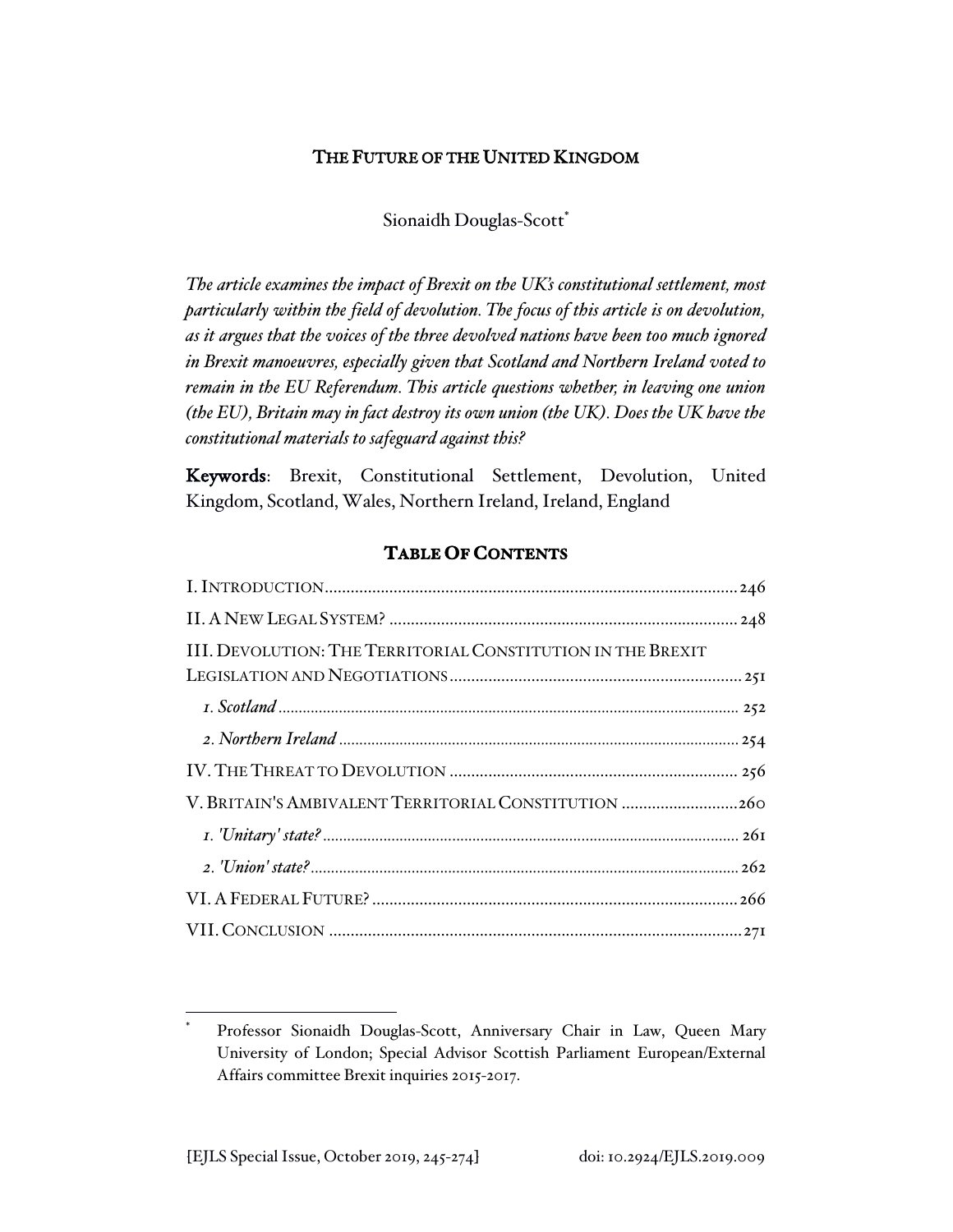## I. INTRODUCTION

Jacob Burckhardt, the 19<sup>th</sup> Century Swiss historian, entitled the first section of his famous work, *The Civilization of the Renaissance in Italy*, 'The State as a Work of Art.'<sup>1</sup> If statecraft is a work of art, then this is a skill that has been lost or forgotten in the contemporary United Kingdom (UK). Ever since the 2016 EU Referendum, perhaps before, British governance seems to have stumbled, and to have lost its way.

Brexit is occurring at a time of constitutional instability and flux, when old certainties about the UK's Constitution have been diminishing. It is challenging a Constitution that is already 'unsettled.'<sup>2</sup> The essence of the British Constitution has long been characterized as resting on the sovereignty of Parliament, as unwritten, flexible, uncodified in nature, with political conventions and ministerial accountability often taking the place of hard law or a Constitutional Court.<sup>3</sup> However, this organic Constitution has in recent decades undergone a creeping reform process, provoked by certain developments which have affected sovereignty and lines of authority. These include EU membership which has challenged parliamentary supremacy; the weak entrenchment of the Human Rights Act,<sup>4</sup> bringing increased judicial power to shape a human rights culture; and devolution in Scotland, Wales and Northern Ireland, challenging any notion of a "unitary" UK. All of this has rendered the UK and its Constitution less unitary and more heterogeneous, more willing to recognise centres of power elsewhere, without, however, bringing any coherence or consolidation of constitutional form.

As Lord Hennessey stated in the House of Lords shortly after the EU Referendum:

The referendum was like a lightening flash illuminating a political and social landscape long in the changing […] we need to look at our internal constitutional arrangements — the relationships between the nations,

<sup>1</sup> J. Burckhardt, *The civilization of the Renaissance in Italy* (New York Harper 1958).

<sup>2</sup> Neil Walker, 'Our Constitutional Unsettlement' (2014) Public Law 529-548.

<sup>3</sup> See e.g. A V Dicey, *Introduction to the Study of the Law of the Constitution* (Macmillan 1950)

<sup>&</sup>lt;sup>4</sup> The Human Rights Act does not give courts the power to set aside legislation for breach of human rights.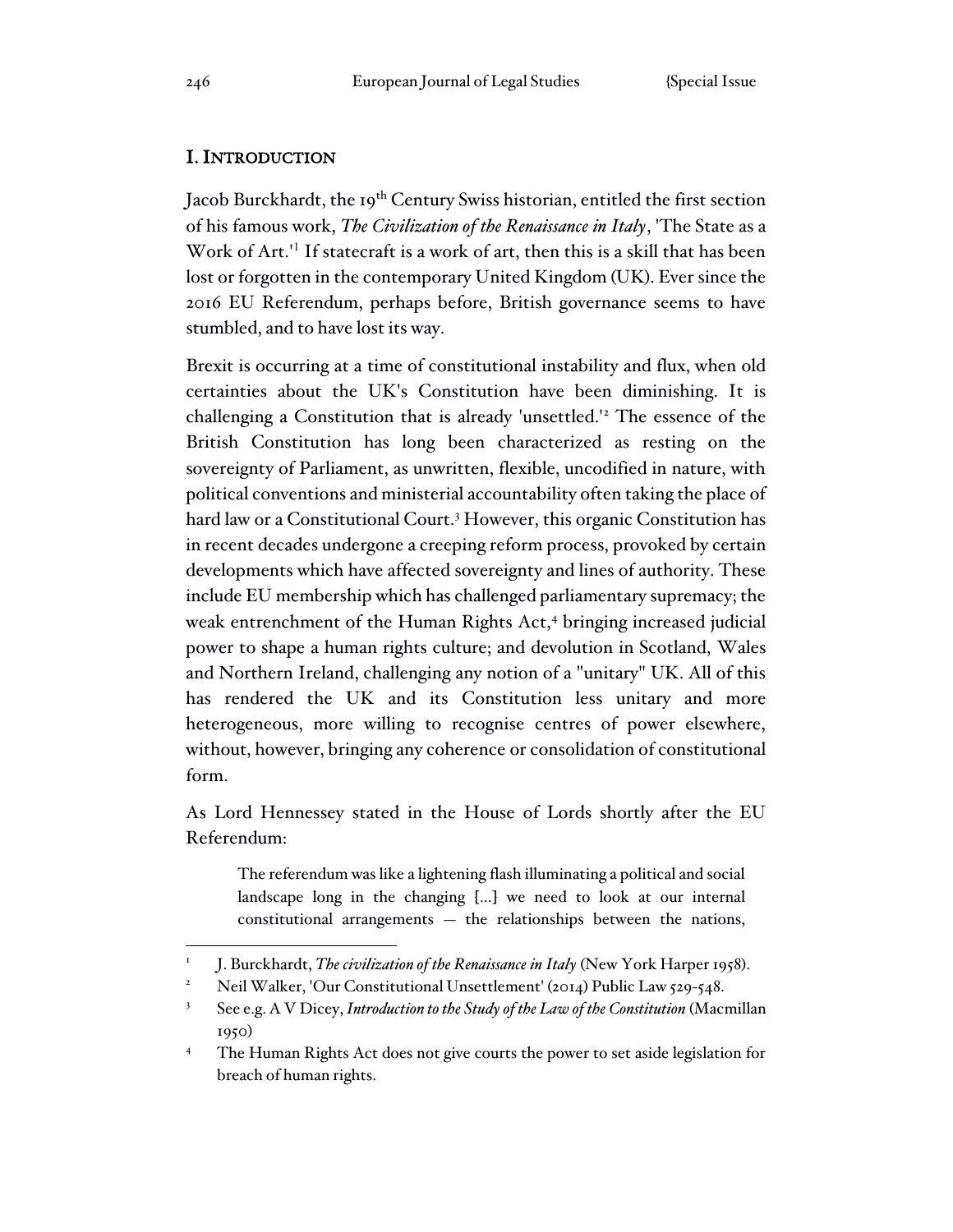regions and localities of the United Kingdom. In my darker moments, I think that 23 June lit a fuse beneath the Union.<sup>5</sup>

This article explores the impact of Brexit on the UK's constitutional settlement. In particular, its focus lies in the field of devolution, examined through the lens of the EU Withdrawal Act (EUWA)<sup>6</sup> which establishes a new post-Brexit constitutional landscape. I argue that the voices of the three devolved nations have been too much ignored<sup>7</sup> in Brexit manoeuvres, especially given that Scotland and Northern Ireland voted to remain in the EU Referendum. As Anthony Barnett has argued: 'It was England's Brexit'<sup>8</sup> or, as Fintan O'Toole writes: 'Brexit is an essentially English phenomenon'.<sup>9</sup> I question whether, in leaving one union – the EU – Britain may in fact destroy its own union – the UK. Does the UK have the constitutional materials to safeguard against this? And, more importantly: 'Can the  $19<sup>th</sup>$ century constitutional theory of the sovereign and unitary State be applied to the world of the 21st century?'<sup>10</sup>

This article is structured as follows. Part II briefly discusses the key points of the EU Withdrawal Act, which ushers in a new post-Brexit legal landscape for the UK, including for the devolved nations, while parts III and IV considers how Brexit will impact Devolution. Part V moves away from Brexit to discuss the status of the UK's existing territorial constitution and part VI

<sup>5</sup> House of Lords, Hansard 05 July 2016, Volume 773, at column 1963.

 $6$  References to a Withdrawal Agreement in this chapter are to the Draft Agreement on the withdrawal of the United Kingdom of Great Britain and Northern Ireland from the European Union  $[I_4]$  November 2018] TF50, 55.

And of course, not to forget Gibraltar!

<sup>&</sup>lt;sup>8</sup> Barnett highlights that, while Scotland (24 per cent remain majority), Northern Ireland (12 per cent remain majority) and London (nearly 20 per cent remain majority) voted to remain, and Wales narrowly voted to leave, what Barnett calls 'England-without-London' voted leave by an 11 per cent majority, in both its 'left behind' communities, and in well-off Home Counties. A Barnett, *The Lure of Greatness: England's Brexit and America's Trump* (Unbound Books 2017).

<sup>9</sup> F O'Toole, *Heroic Failure: Brexit and the Politics of Pain* (Head of Zeus Books 2018) xvi.

<sup>10</sup> See R Schütze and S Tierney, *The United Kingdom and the Federal Idea* (Hart Publishing 2018) v.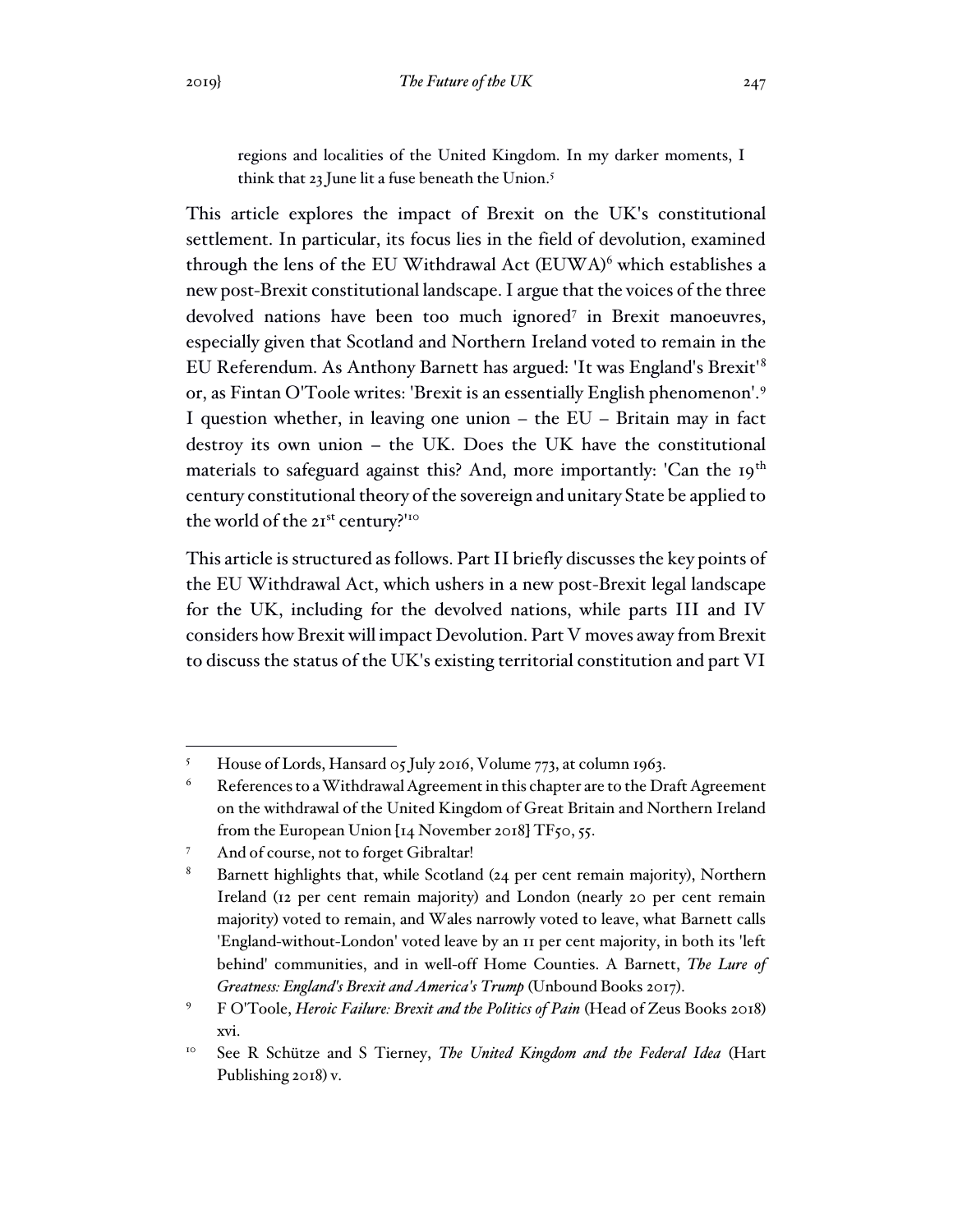discusses a possible federal future for the UK. Part VII concludes by reiterating the difficulties that Brexit poses for the territorial Constitution.

#### II. A NEW LEGAL SYSTEM?

A large part of this article focusses on devolution arrangements in the UK. But first, it briefly considers the basic framework for UK law and the Constitution after Brexit: the EU Withdrawal Act 2018 (EUWA), which became law on 26 June 2018. This Act will change the constitutional landscape considerably, especially with regard to the UK's four nations.

Brexit will usher in new constitutional procedures for the UK. This is partly because the EUWA introduces new categories of law. The EUWA's purpose is not – in contrast to any Withdrawal Agreement<sup>11</sup> agreed with Brussels – to decide the terms of Brexit, but to provide structures and mechanisms to prepare the UK legal system for Brexit.

The EUWA provides the apparatus for the huge revision of the UK legal system necessary as a consequence of the UK's forthcoming exit from the EU. This is 'a legal undertaking of a type and scale that is unique and unprecedented.'<sup>12</sup> Because so much UK law has derived from the EU since 1973, it is impossible for it to be replaced with new UK legislation by any "exit day". Therefore, the EUWA provides for continuity by preserving EU law as it exists immediately before Brexit, converting it into domestic law, and then, where perceived to be necessary, repealing or amending it.

A crucial point is that, if no Withdrawal Agreement is concluded, and/or if Article 50 TEU is not revoked, the EUWA will automatically apply in the event of a 'No Deal' Brexit. If, on the other hand, Parliament votes to accept a deal, the EUWA will apply after any transitional period agreed to in the Withdrawal Agreement expires. Therefore, the EUWA will, assuming Brexit takes place, form the constitutional basis of a great deal of domestic law in the future. Its impact on the UK constitution is therefore of the first importance.

 $\text{1}^{\text{II}}$  The Withdrawal Agreement (n 6).

<sup>&</sup>lt;sup>12</sup> Per House of Lords Constitution Committee, European Union (Withdrawal) Bill [29 January 2018] HL 69 2017–19, 3.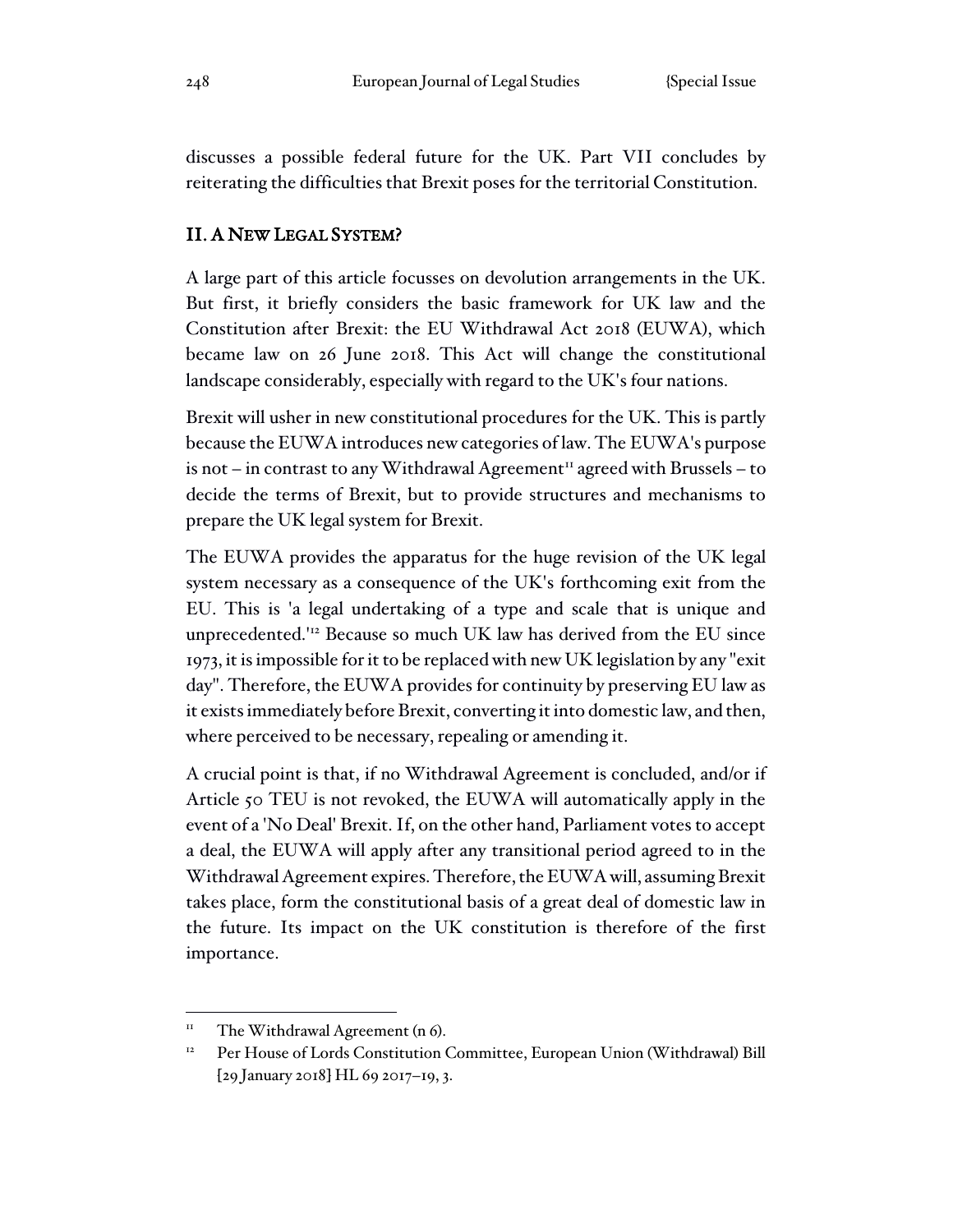The EUWA itself is hugely complex and somewhat obscure. Its main functions, however, could be summarized as the following: first, the EUWA provides for repeal of the European Communities Act 1972 (ECA); second, it provides for legal continuity when Brexit takes place by converting EU law into national law; third, it grants ministers huge law-making powers to deal with a withdrawal from the EU; fourth, it sets out important and controversial provisions regarding devolution; and fifth, it provides for Parliament to approve any negotiated Withdrawal Agreement and framework for the future relationship with the EU. The EUWA was also notably enacted without the consent of the Scottish Parliament. It was therefore in breach of the Sewel Convention<sup>13</sup> which states that Westminster will not normally legislate with regard to devolved matters in Scotland without the consent of the Scottish Parliament.<sup>14</sup>

The EUWA raises controversial issues, down to its very title, which was changed from the former grandiose 'Great Repeal Bill,' to the much more mundane EU Withdrawal Act. During its passage through the House of Commons in autumn 2017, Dominic Grieve described the bill as an 'astonishing monstrosity', and Chris Bryant, in the House of Commons, said:

This bill is utterly pernicious, it is dangerous, it is fundamentally un-British and I think that it has at its heart a lie. It pretends to bring back power to this country, but it actually represents the biggest peace time power grab by the executive over the legislature, by the government over parliament, in 100 years.<sup>15</sup>

A key emphasis in the EUWA is continuity: the existing body of EU law is frozen as of exit day, and adopted as UK law. For this reason, if no other, the EUWA represents a momentous undertaking. However, continuity is

<sup>&</sup>lt;sup>13</sup> Further information about the Sewel Convention is available at the UK Parliament website: <https://www.parliament.uk/site-information/glossary/sewel-convention /> accessed 17 September 2019.

<sup>&</sup>lt;sup>14</sup> And indeed, the Scottish Parliament adopted its own 'Continuity Bill', which was later subject to litigation in the UK Supreme Court – see further below.

<sup>&</sup>lt;sup>15</sup> A Cowburn, 'Senior Tories attack "astonishing monstrosity" of Theresa May's EU Withdrawal Bill', *The Independent* (September 17 2017) <https://www. independent.co.uk/news/uk/politics/brexit-latest-theresa-may-withdrawal-billattacked-ken-clarke-a7934956.html> accessed 17 September 2019; Chris Bryant MP's speech is available on Hansard for 11 September 2017, Vol 628 Col 455.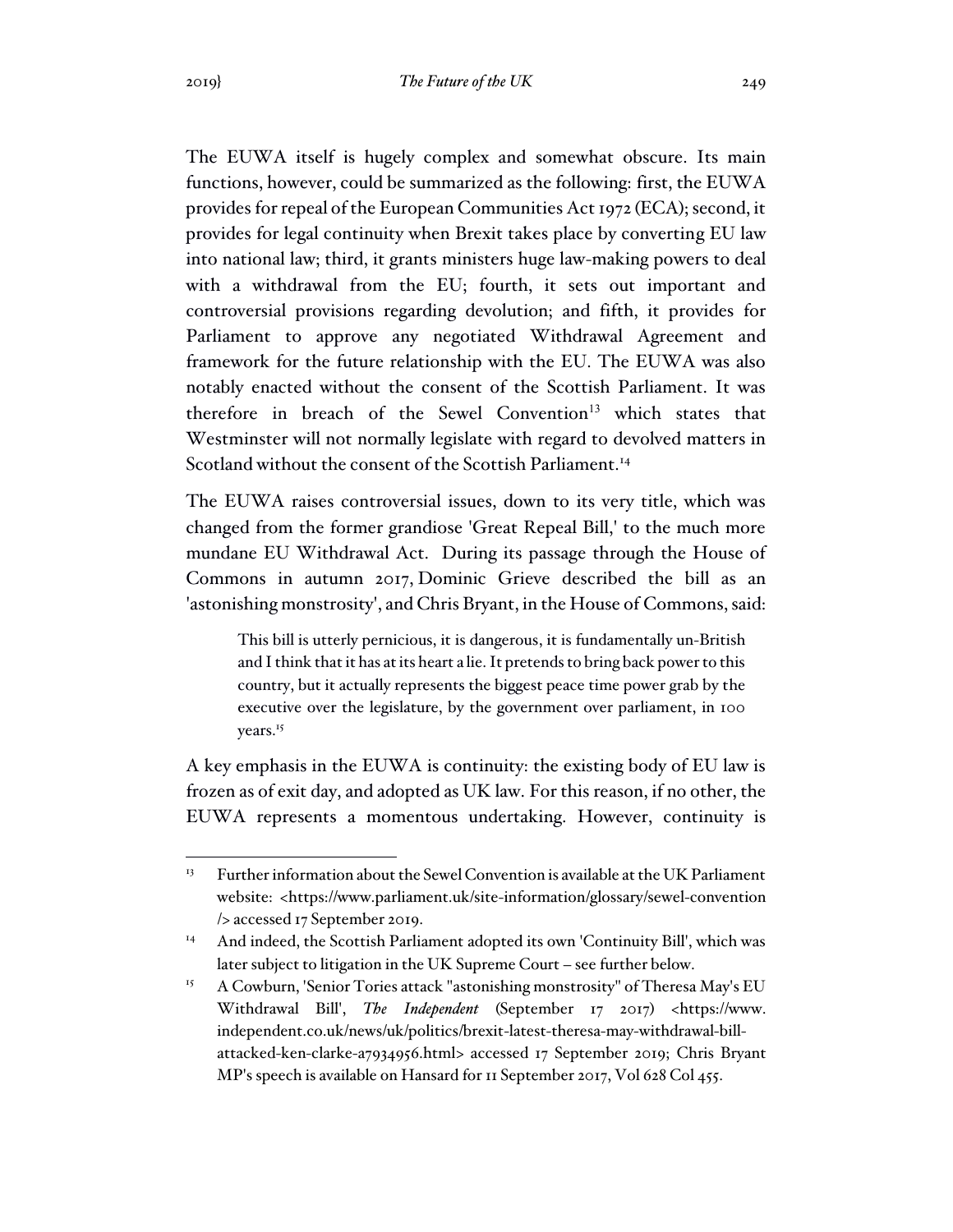accomplished by means of considerable complexity. And crucially, ministers will then have considerable powers (under Sections 7 and 8 EUWA) to amend or repeal retained EU law.

Despite the general conversion of EU law into national law, Section  $5(4)$ EUWA provides that the Charter of Fundamental Rights is not part of domestic law as from exit date. Moreover, there is to be no right of action after exit 'based on a failure to comply with any of the general principles of EU law.'<sup>16</sup> Therefore, actions based on fundamental rights post-Brexit will be radically different from at present, and individuals will not able to pursue remedies currently available. Leading civil rights bodies have warned of a human rights deficit in the UK due to Brexit.<sup>17</sup>

As Vernon Bogdanor has argued, $18$  the EUWA (and Brexit more generally) achieves something unprecedented in the UK's constitutional history. For the withdrawal of the UK from the EU transforms a protected constitution (i.e. one that contains entrenched provisions) into an unprotected one. While the UK remains a member of the EU, because of the supremacy of EU law, neither the EU Charter, nor rights provisions in EU treaties and legislation, may be repealed by the UK Parliament, and national courts are empowered to disapply domestic legislation incompatible with those rights, as in *Benkharbouche*. <sup>19</sup> Contrast this with the traditional British system of unbridled UK parliamentary sovereignty, where no entrenchment is possible and so ultimately, it is not possible to protect against abuse of legislative power. Notably, this exclusion of the Charter in the EUWA differs to the

 $16$  Schedule 1, paragraph 3(1).

<sup>&</sup>lt;sup>17</sup> See 'EU Withdrawal Bill will not protect UK rights: open letter' (Equality and Human Rights Commission, 14 January 2018) <https://www.equalityhuman rights.com/en/our-work/news/eu-withdrawal-bill-will-not-protect-uk-rightsopen-letter> accessed 10 September 2019.

<sup>18</sup> Vernon Bogdanor, 'How Brexit will erase your rights' (*Prospect* magazine, May 2018) <https://www.prospectmagazine.co.uk/magazine/how-brexit-will-erase-yourrights> accessed 13 September 2019.

<sup>&</sup>lt;sup>19</sup> Benkharbouche v Secretary of State for Foreign and Commonwealth Affairs [2017] UKSC 62: the Supreme Court found provisions in the State Immunity Act 1978 breached Chapters 6 and 14 ECHR and that the Charter required those provisions to be disapplied insofar as they barred employment law claims within the scope of EU law.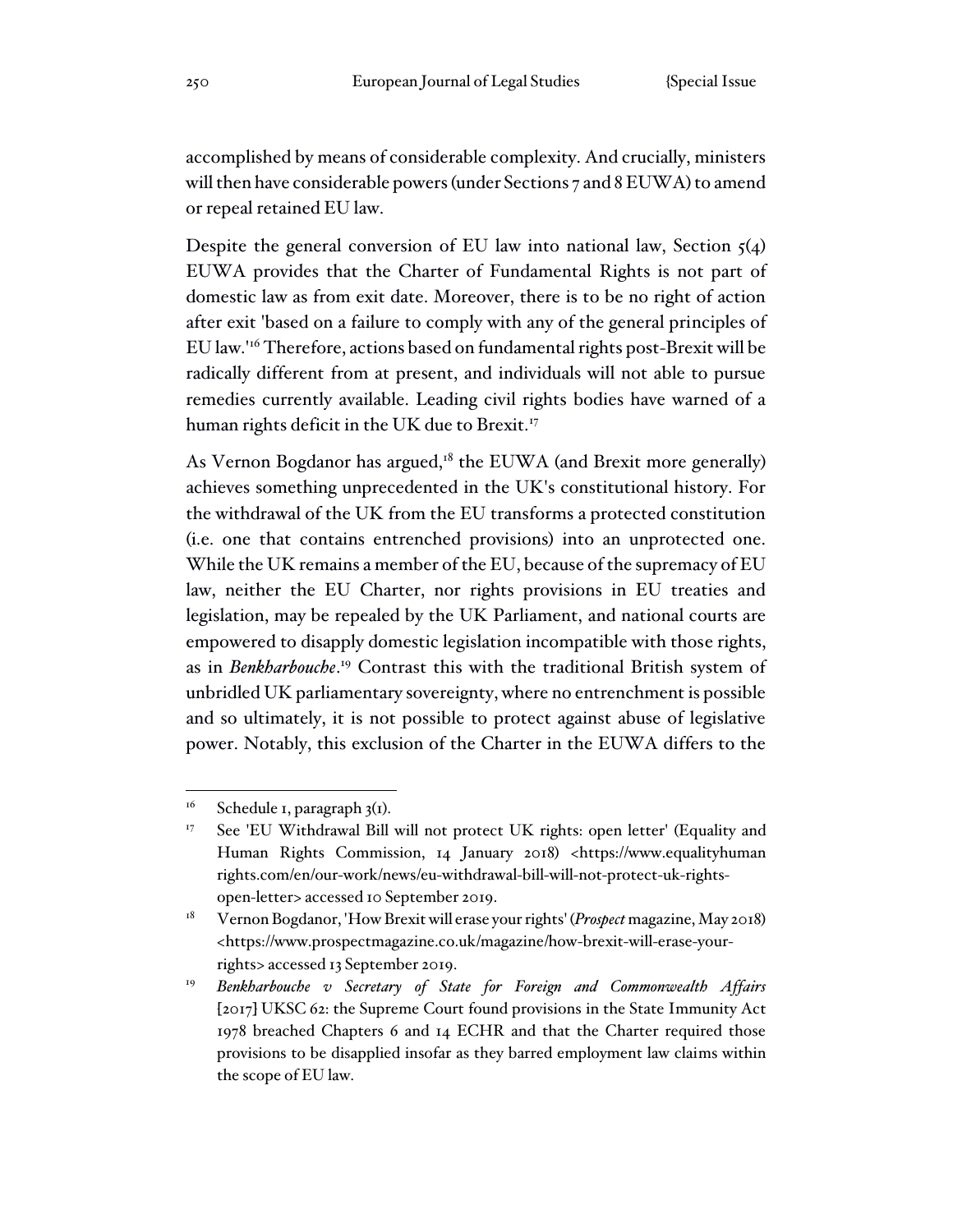position that would have been adopted under the Scottish Continuity Bill (see further below) which would have preserved the Charter in Scottish law. It also leaves open the question as to how there will exist 'equivalent rights' in Northern Ireland and Ireland after Brexit.<sup>20</sup> In many ways human rights have become devolved in the UK; for example, Scotland<sup>21</sup> and Northern Ireland<sup>22</sup> have devolved human rights jurisdictions, aside from the Human Rights Act. Therefore, the imposition of a unified approach by Brexit will be keenly felt in the devolved nations.

At time of writing, much is uncertain. But Brexit has, to date, involved a forceful centralization. At present, the danger seems to be that the devolutionary aspects of Brexit have been ignored or side-lined, while negotiations between the EU and UK government proceed. Given that England lacks devolution, and the English government is merged into the general UK government, this seems to empower England over the devolved nations.

## III. DEVOLUTION: THE TERRITORIAL CONSTITUTION IN THE BREXIT LEGISLATION AND NEGOTIATIONS

It is all too easy to forget that the UK is a state of four nations, yet the devolved dimensions are amongst the most problematic features of Brexit. Both the Scotland Act 2016 and the Wales Act 2017 state that devolution is a permanent part of the UK constitution, and could be abolished only by consent through popular votes in Scotland and Wales.<sup>23</sup> Legal and constitutional protection for devolution in Northern Ireland is set out in the 1998 Belfast or 'Good Friday' Agreement (B/GFA),<sup>24</sup> which is an international treaty, implemented in the UK by the Northern Ireland Act

<sup>&</sup>lt;sup>20</sup> See further, Chris McCrudden, 'The Good Friday Agreement, Brexit, and Rights' (Royal Irish Academy Brexit Briefing, October 2017).

<sup>&</sup>lt;sup>21</sup> Human Rights are devolved under the Scotland Act 1998 although the Human Rights Act 1998 is reserved to the UK overall by Schedule 4 Scotland Act 1998.

<sup>&</sup>lt;sup>22</sup> The Northern Ireland Act 1998 includes various human rights and equality provisions, such as section 75, which requires public bodies to have due regard to promote equality between people on the certain specific grounds.

<sup>&</sup>lt;sup>23</sup> Section 1 Scotland Act 2016; section 1 Wales Act 2017.

<sup>&</sup>lt;sup>24</sup> Agreement Reached in the Multi-Party Negotiations, April 10 1998 ['Belfast/Good Friday Agreement'].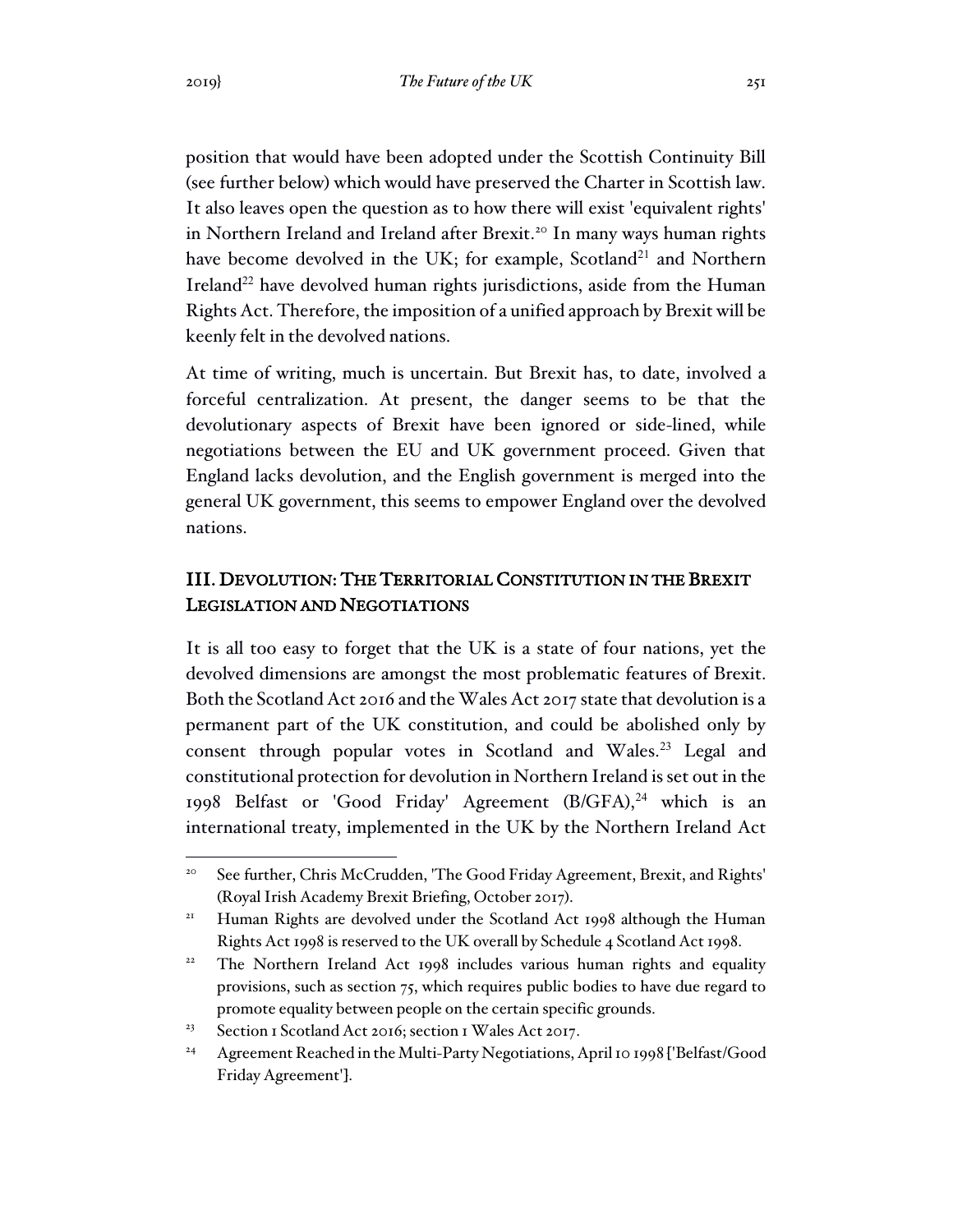1998. This provides unique constitutional arrangements for Northern Ireland – such arrangements being necessary for continued peace after the 'Troubles'. At time of writing, however, devolution in Northern Ireland has been suspended.

UK devolution since 1998 has taken place in the context of EU membership. To an extent perhaps not appreciated, the EU has provided overarching frameworks for devolved areas such as agriculture. With Brexit this will change. Once the UK leaves the EU, competences once exercised at EU level must be transferred back to the UK. But a key question is who should exercise those returned competences? Some, such as agriculture, fisheries and environment, are devolved, but others, such as trade, are reserved to the UK overall. The problem of which legal category – devolved or reserved – to return these areas of activity to has led to friction between the UK and the devolved governments.

Sections 10, 11 & 12, along with Schedules 2 & 3 EUWA, are the main provisions dealing with devolution. They are confusing and opaque, and, while supposedly transitional, this is not at all clear from the face of the EUWA. Most controversial is Section 12 EUWA, which amends the main devolution statutes to regulate devolved competence regarding retained EU law.

Section 12 EUWA now prevents devolved authorities from amending retained EU law relating to devolved matters in ways already proscribed by regulations made by UK ministers. Before such regulations can be made, devolved legislatures must be consulted. However, ultimately they cannot block UK ministers from limiting their powers to amend retained EU law. This means the EUWA enables the UK Government unilaterally to limit devolved powers in these areas.

#### *1. Scotland*

The final form of Section 12 EUWA satisfied the Welsh Government, which recommended legislative consent to the Bill. However, the Scottish Parliament refused to grant its consent to the relevant sections of the EUWA, which was nonetheless adopted in Westminster, in spite of this. In addition, in March 2018, the Scottish Parliament adopted the UK Withdrawal from the European Union (Legal Continuity) (Scotland) Act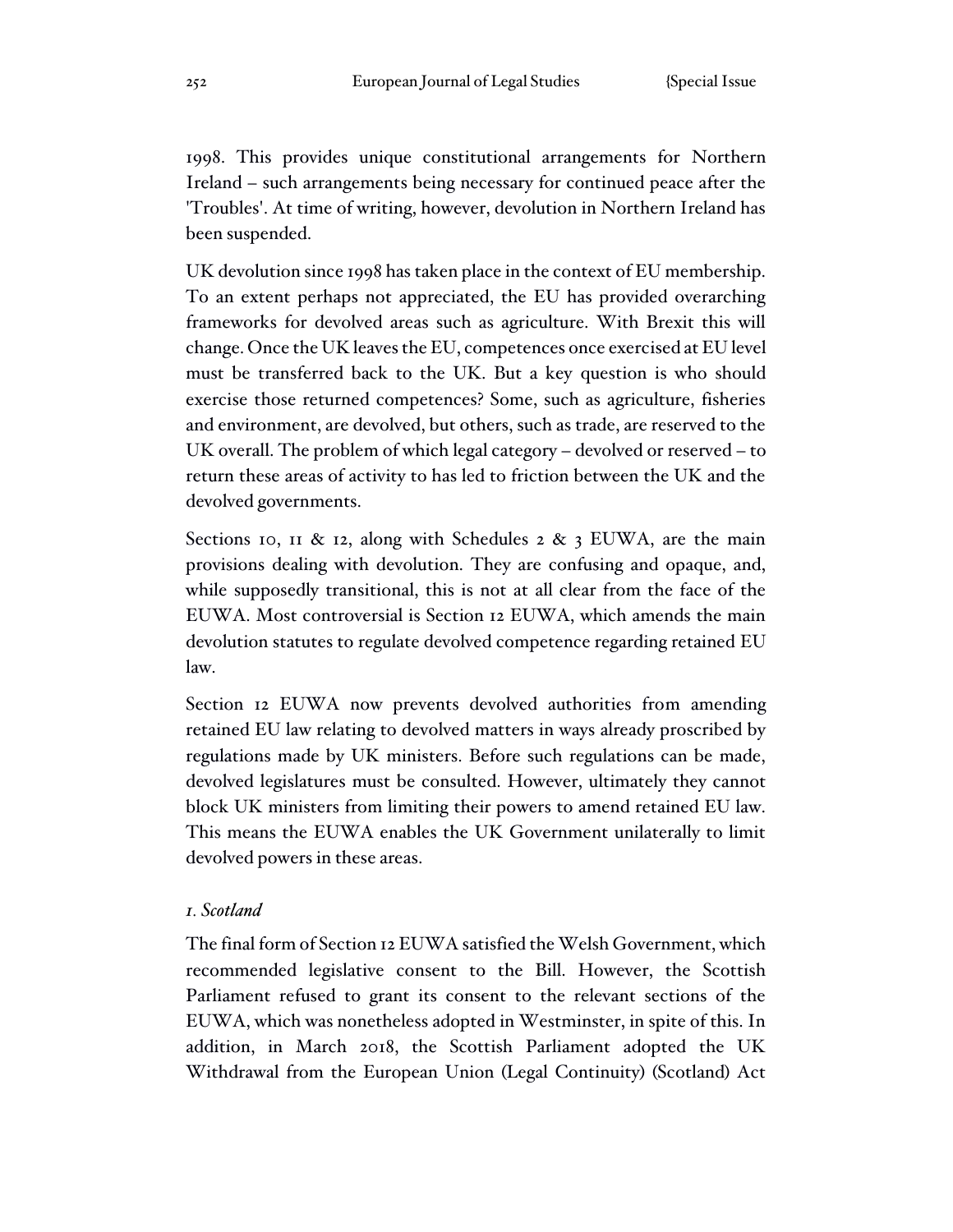2018 by 95 votes to 32*.* This Scottish Continuity Bill shared its structure and approach with the EUWA, seeking to complement it. However, it diverged from the EUWA in some areas. For example, it did not exclude the Charter, and allowed Scotland to keep pace with EU developments in the future. It also, in its Section 17, required consent of Scottish ministers should UK ministers wish to alter or repeal retained EU law within devolved areas – a provision crucial to protecting Scotland's interests, but lacking in the EUWA itself.

The legal competence of this Scottish legislation was challenged by the UK Government before the UK Supreme Court, and this lawsuit made constitutional history by being the first Act of the Scottish Parliament referred to the Supreme Court by the Attorney General under Section 33 Scotland Act 1998. In a long and complex judgement, the Court found only Section 17 to be outside the Scottish Parliament's competence, due to enactments in the EUWA (subsequent to the adoption of the Scottish Continuity legislation), which prohibited its own modification.<sup>25</sup> This effectively killed off the Continuity Bill. However, it is hard not to conclude that the Continuity Bill was largely competent when adopted by the Scottish Parliament in March 2018. If so, surely it follows that the UK government may challenge any devolved legislation it dislikes, thus suspending its application while the matter is *sub judice*, and in the meantime adopting its own 'protected legislation', which by coming into force automatically trumps the devolved legislation. Does this not undermine the devolution settlement?

It is likely that post-Brexit, common 'frameworks' of shared governance will need to be established over policy areas where there is an element of devolution<sup>26</sup> to ensure common UK approaches where necessary. Such frameworks would be a novel concept for both devolution and the UK

<sup>&</sup>lt;sup>25</sup> For further commentary see eg S Douglas-Scott, 'Brexit legislation in the Supreme Court: A Tale of Two Withdrawal Acts?' (Centre on Constitutional Change, 17 December 2018) <https://www.centreonconstitutionalchange.ac.uk/opinions/ brexit-legislation-supreme-court-tale-two-withdrawal-acts> accessed 10 September 2019.

<sup>&</sup>lt;sup>26</sup> The UK White Paper on the 'Great Repeal Bill' (Legislating for the United Kingdom's withdrawal from the European Union, Cm 9446, March 2017) speaks of 'frameworks' in this context (at 8, 28), but it is not clear what it has in mind, and 'framework' is not used in the EUWA.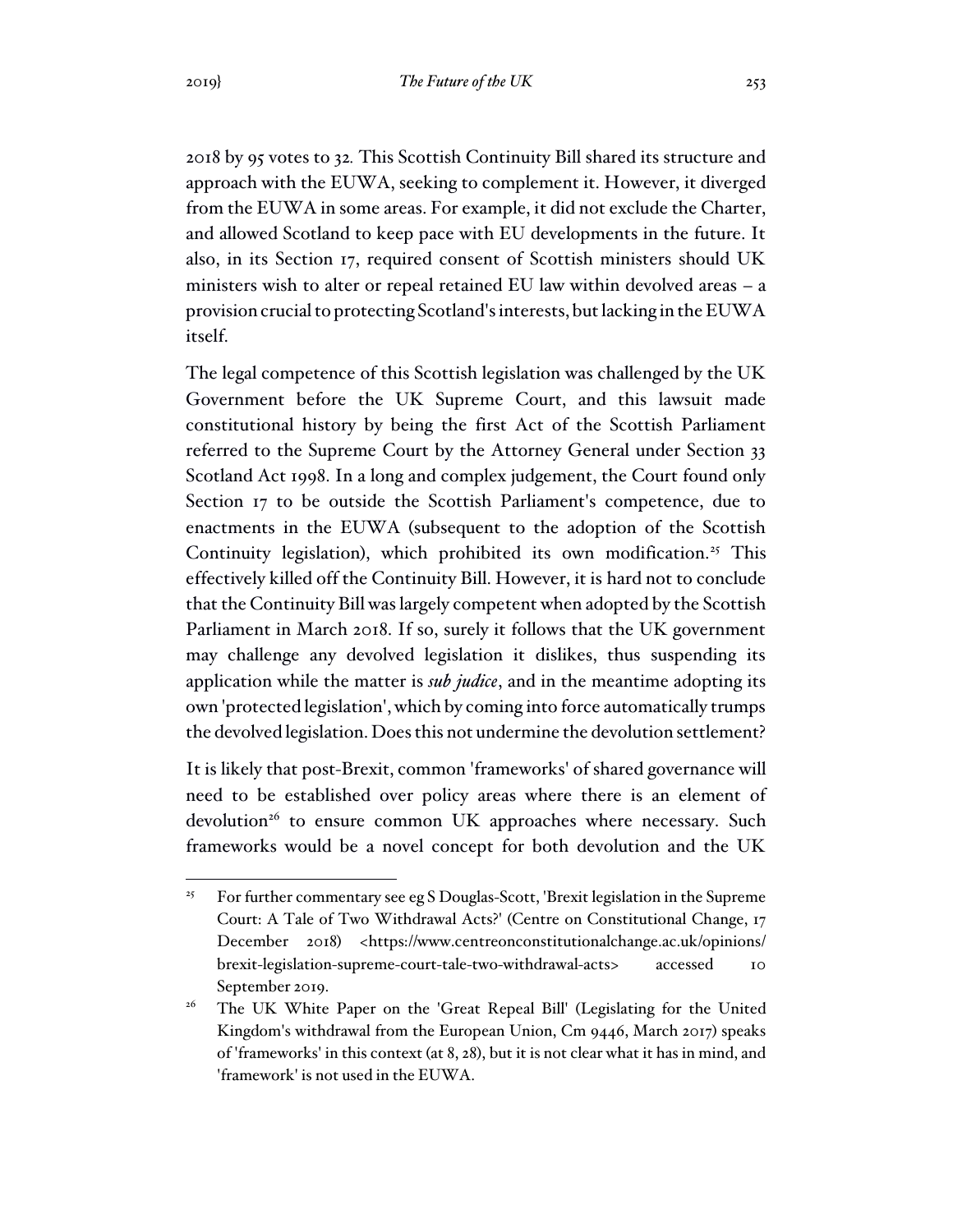Constitution. The problem is that UK devolution came about within the structures of the larger EU single market, so it was unnecessary to provide the detailed framework of a UK single market. How common frameworks and a UK single market may be introduced in a UK that is no longer a 'unitary' state (at least from devolution perspectives) is at present unclear.

### *2. Northern Ireland*

The prospect of a post-Brexit external border between EU (Ireland) and non-EU territory (Northern Ireland) is highly problematic, not least because of memories of the role that border played in the violent recent past. The situation of Northern Ireland presents singular issues, given that the B/GFA also involves Ireland and that its terms were predicated on the joint commitment of the UK and Ireland to EU law. The EUWA therefore contains specific provisions relating to the border between Northern Ireland and Ireland and the continuation of north-south co-operation.

Section 10 EUWA requires that a minister (or devolved authority) must act in accordance with the Northern Ireland Act 1998 and have regard to the 'Joint Report'<sup>27</sup> of the EU and UK negotiators. No regulations made under the EUWA may reduce any north-south co-operation provided for in the B/GFA or create any Northern Ireland border arrangements involving physical infrastructure unless agreed between the UK and the EU.

The 'Joint Report' also contained an important guarantee that '[t]he UK commits to ensuring that no diminution of rights is caused by its departure from the EU'.<sup>28</sup> But how the EUWA's exclusion of the EU Charter sits with the seeming guarantee in the Joint Report that there is to be no diminution of rights for Northern Ireland and the B/GFA provision that human rights protected in Northern Ireland are to be equivalent to those in the Republic, and vice versa, is entirely unclear.<sup>29</sup> If there is to be no diminution, those rights must include all rights protected by general principles of law and the

<sup>27</sup> 'Joint report from the negotiators of the EU and the UK Government on progress during phase 1 of negotiations under Chapter 50 TEU on the United Kingdom's orderly withdrawal from the European Union' (8 December 2017) TF50(2017)19.

<sup>&</sup>lt;sup>28</sup> Joint report from the negotiators of the EU and the UK (n 27) para 53, 8.

<sup>29</sup> Chris McCrudden (n 20).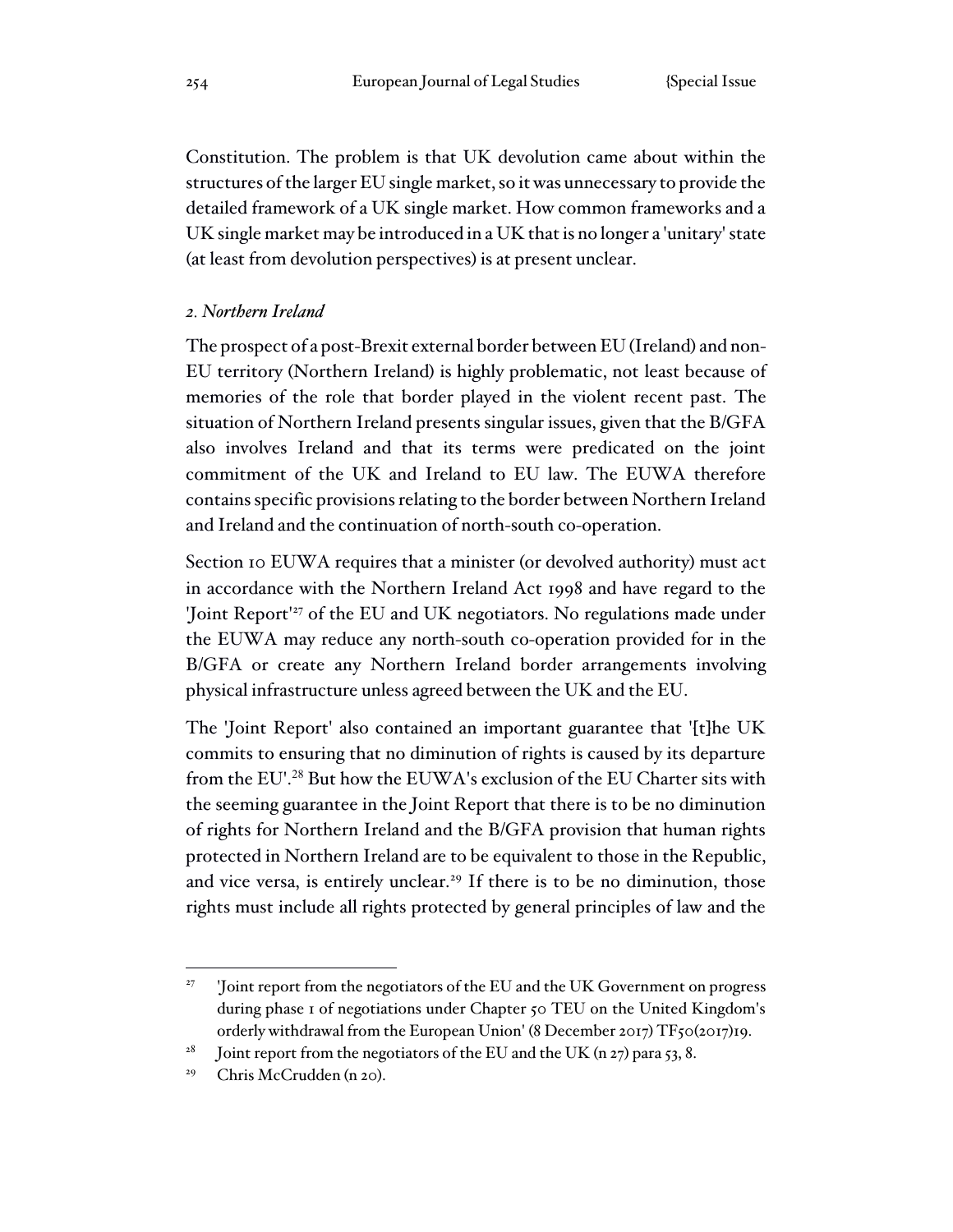Charter. Yet, in most respects, the EUWA does not distinguish between how rights in Northern Ireland and in the rest of the UK are treated.

It is unclear how the EUWA will interact with any Withdrawal Agreement, and future EU-UK agreements. In her Mansion House speech in March 2017, Theresa May maintained that she had 'consistently put upholding the Belfast Agreement at the heart of the UK's approach' to Brexit.<sup>30</sup> The Protocol on Northern Ireland to the EU/UK draft Withdrawal Agreement is intended to act as an insurance policy in case the future UK-EU relationship does not meet the commitments made in the December 2017 Joint Report. It provides a 'backstop' arrangement whereby, in the absence of a future agreed UK-EU relationship, there will be a 'common EU-UK customs territory' and certain regulatory alignments between the EU and Northern Ireland.<sup>31</sup>

However, since then the UK government has on many occasions said that the backstop arrangement is untenable as it conflicts with UK red lines on leaving the single market and customs union, as well as threatening the 'constitutional integrity of the UK'.<sup>32</sup> However, the UK already agreed to these terms on the backstop in the Joint Report. Indeed, by backtracking on its former agreed position on the backstop, the UK government risks years of peace under the B/GFA. As such, the whole backstop problem is entirely of the UK Government's making, due to Theresa May's insistence that Brexit means the UK leaving the customs union and single market.

Furthermore, the UK has been unable to submit any workable proposals as to how a hard border could be avoided if all of the UK (including Northern Ireland) remains committed to leaving the customs union and single market. It may also be argued that the 'backstop' arrangement does not threaten the

<sup>&</sup>lt;sup>30</sup> Teresa May, 'PM speech on our future economic partnership with the European Union' (Gov.uk, 2 March 2018) <https://www.gov.uk/government/speeches/pmspeech-on-our-future-economic-partnership-with-the-european-union> accessed 10 September 2019.

 $3<sup>1</sup>$  See e.g. Art 8(1) Protocol which states: 'Without prejudice to the provisions of Union law referred to in Annex 5, the lawfulness of placing goods on the market in Northern Ireland shall be governed by the law of the United Kingdom as well as, as regards goods imported from the Union, by Chapters 34 and 36 TFEU.'

<sup>32</sup> See e.g. 'Brexit deal will not jeopardise UK integrity, vows Raab', *BBC News* (2 November 2018) <https://www.bbc.com/news/uk-northern-ireland-46065909> accessed 17 September 2019.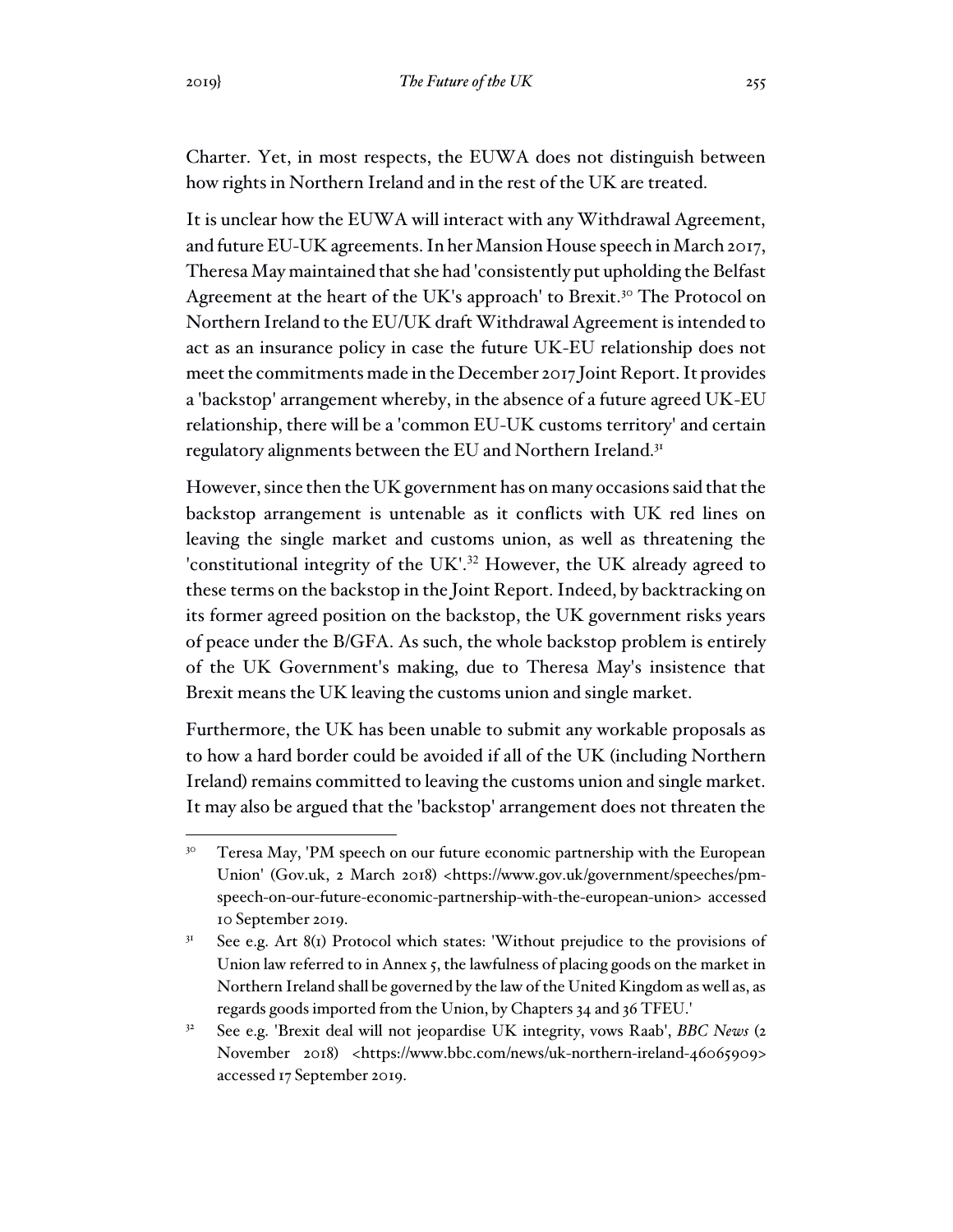constitutional integrity of the UK, as there is already considerable differentiation within UK legal and constitutional arrangements. This point will be discussed further below.

### IV. THE THREAT TO DEVOLUTION

EU membership provided support and reinforcement for UK devolution. A UK single market was supplanted by an EU single market, enabling a different sort of devolution settlement, with less direct control from London. Membership of the EU also sheltered devolved nations from a unitary UK approach by, for example, distributing EU funding on a more favourable basis to some areas of the UK than others (as with agriculture). This approach is unlikely to continue after Brexit, and in its place, a unified UK approach is more likely, however detrimental to devolved interests. The EU setting also diminished the significance of the border across Ireland, and reconciliation between the UK and Ireland took place within the framework of common EU membership.

The UK lacks a codified Constitution, but devolution statutes have functioned as mini-constitutions, <sup>33</sup> directly binding devolved legislatures to EU law and the ECHR. There has been a visible trend over the past 20 years of divergence and differentiation regarding UK constitutional arrangements, as well as the growth of more progressive constitutional forms in devolved nations. In particular, the Scotland Act 2016 and Wales Act 2017 brought extensive new powers. Neil MacCormick has publicized the concept of 'post sovereignty,'<sup>34</sup> a concept embraced by those who view the EU as providing for authority and competences to be divided, pooled and shared both above and below state level.

<sup>33</sup> They set out the principal governance arrangements for these nations, as well as legal standards, such as EU law, and the European Convention on Human Rights, that must be complied with.

<sup>34</sup> N MacCormick, 'On Sovereignty and Post-Sovereignty' in N MacCormick *Questioning Sovereignty: Law, State, and Nation in the European Commonwealth* (OUP 1999).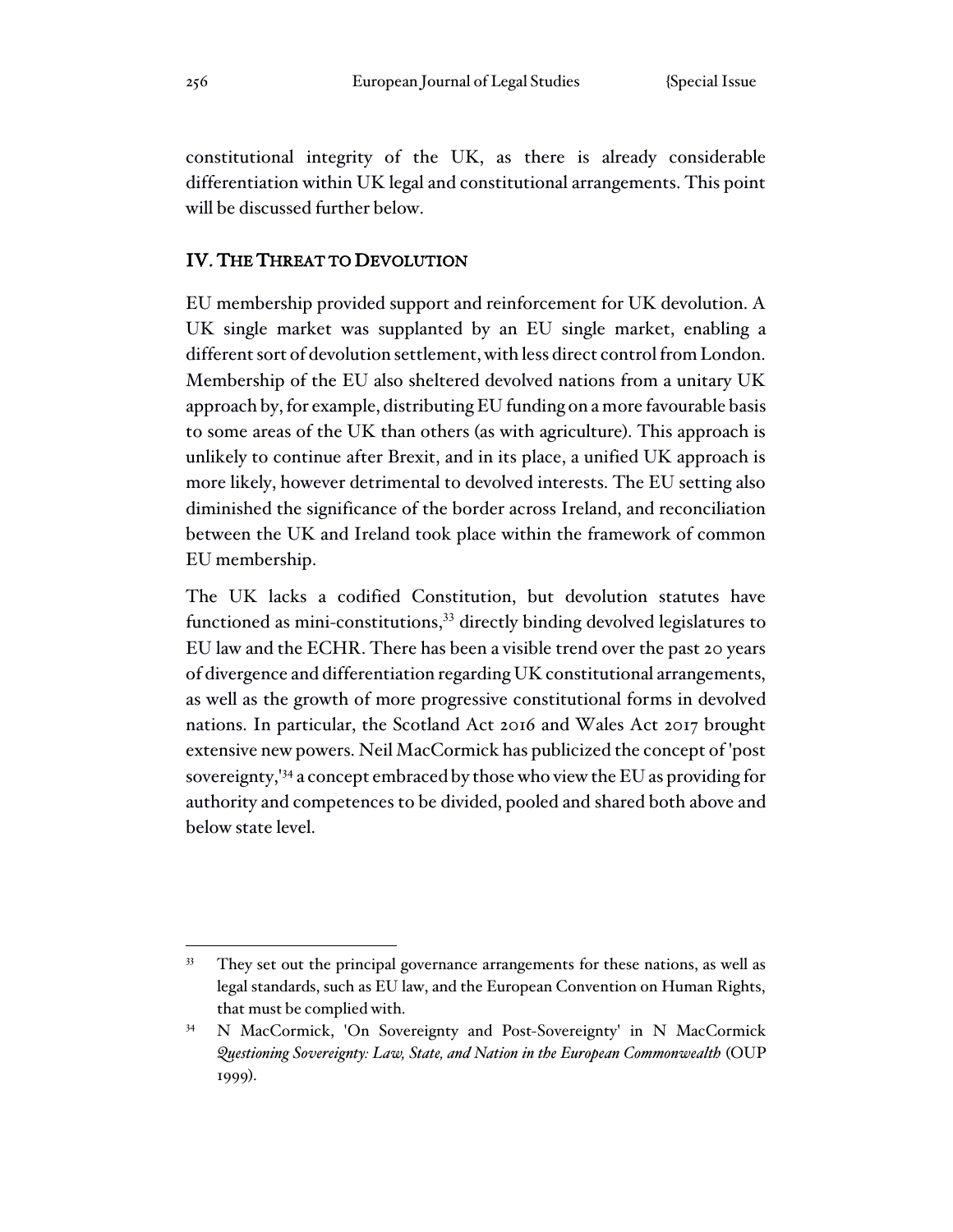Nonetheless, there exist deficiencies in the devolution structures and processes. To be sure, the UK acknowledges its 'nations'<sup>35</sup> of England, Scotland, Wales and Northern Ireland, but their autonomy remains limited. Most notably, UK devolution appears to leave Westminster parliamentary sovereignty unaffected. Sovereignty has not actually been legally divided as in federal systems, and the weak Sewel Convention (even in its statutory form<sup>36</sup>), requiring that Parliament should not normally legislate with regard to devolved matters without devolved consent, governs instead. The adoption of the EUWA without the consent of the Scottish Parliament affirms Parliamentary sovereignty, and is significant and controversial.<sup>37</sup> While such consent is not legally necessary, it is required as a matter of constitutional convention — a convention which Westminster itself recently legislatively endorsed. The UK Supreme Court held in *Miller* that the Sewel Convention is not *legally* enforceable, it is only a convention.<sup>38</sup> Westminster is supreme and may legislate on any matter, including devolved issues. However, the EUWA's adoption without Scottish consent illustrates how mechanisms based on self-restraint and mutual trust may break down, and have sober implications for the stability of the UK.

Furthermore, even prior to the EU referendum, devolution was characterised by weak institutional relationships between the UK central government and the devolved institutions. For example, the Joint Ministerial Committee (JMC) functioned informally, its structures set out in MOUs, with no legal powers, and even failed to operate at all from 2002-2007.<sup>39</sup> Brexit has further revealed the lack of shared approaches, and lack of trust, between devolved

<sup>35</sup> Notably, in 2010, Spain's Constitutional Court stated that 'The interpretation of the references to "Catalonia as a nation" and to "the national reality of Catalonia" in the preamble of the Statute of Autonomy of Catalonia have no legal effect."

<sup>&</sup>lt;sup>36</sup> See Scotland Act 1998, s28(8), as inserted by Scotland Act 2016, s2.

<sup>&</sup>lt;sup>37</sup> Notably, the Scottish Government also declined to recommend the Scottish Parliament consent to other Brexit Bills, namely the Healthcare and Agriculture Bills, due to the UK Government's proceeding in spite of refusal of consent to the EUWA, which the Scottish Government views as effectively suspending the Sewel Convention.

<sup>38</sup> *R (Miller) v Secretary of State for Exiting the European Union* [2017] UKSC 5, para 148.

<sup>39</sup> See House of Lords Constitutional Committee: 'Inter-governmental relations in the UK' ( $\text{tr}^{\text{th}}$  Report, session 2014-15, HL Paper 146) which found the JMC to be working unsatisfactorily.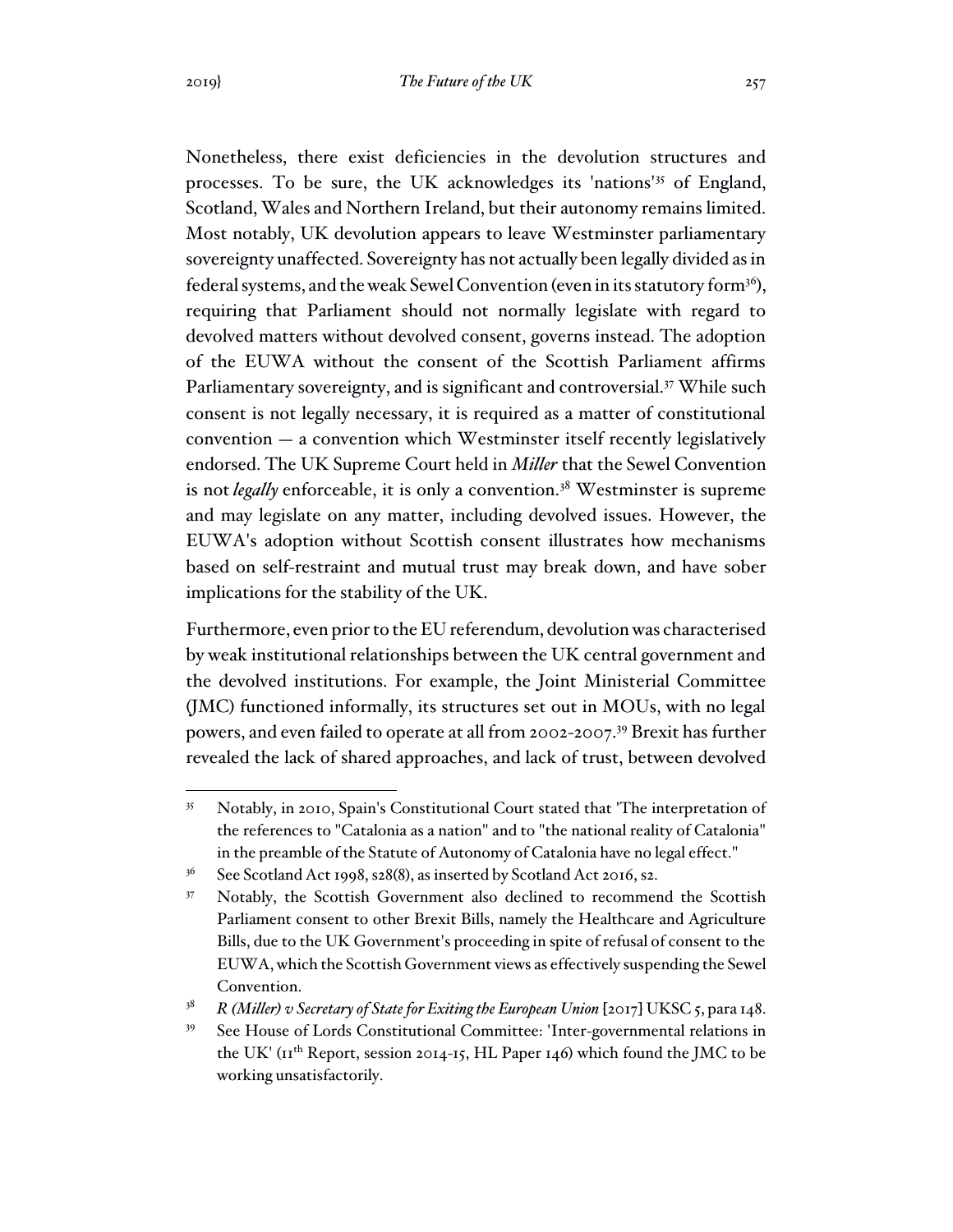and central governments. Matters were not improved when the EUWA returned from the Lords to the Commons in June 2018, and no Scottish MP was given time to speak on this topic, and all SNP members walked out of the Chamber. This was dismissed by some as a 'stunt', $40$  but is a serious matter, given that the Scottish Parliament had already refused legislative consent to the EUWA and adopted its own 'Continuity Bill' rivalling the EUWA.

The exclusion of devolved government participation in the Brexit negotiations is significant. Although the Scottish Government argued for a differentiated Brexit solution for Scotland, to reflect the different referendum vote, in its paper, 'Scotland's Place in Europe', this was rejected by the UK Government.<sup>41</sup> This rejection left no space for Scotland to protect its interests, in a situation where the UK government has embraced a unitary, top-down approach, excluding devolved governments from negotiations.<sup>42</sup>

Equally relevant is the current absence of devolved government in Northern Ireland. This effectively excludes a Northern Irish voice in Withdrawal negotiations, with the exception of the currently powerful voice of Democratic Unionist Party (DUP) MPs, who are supporting, via a confidence and supply agreement, the UK government at Westminster. How does this square with the requirement for UK government neutrality in the B/GFA? The B/GFA sets out complex constitutional arrangements to achieve a peace settlement in Northern Ireland. One such provision in effect

<sup>40</sup> Pippa Crerar, Peter Walker and Libby Brooks, 'SNP MPs walk out of Commons in protest over Brexit debate', *The Guardian* (14 June 2018) <https://www.theguardian.com/politics/2018/jun/13/snp-mps-walk-out-ofcommons-in-protest-over-brexit-debate> accessed 17 September 2019.

<sup>41</sup> 'Scotland's Place in Europe' (The Scottish Government 2016) <http://www.gov.scot/Resource/0051/00512073.pdf> accessed 10 September 2019.

<sup>&</sup>lt;sup>42</sup> See further on this S Douglas-Scott 'Brexit and the Scottish Question' in F Fabbrini (ed) *The Law and Politics of Brexit* (OUP 2017). On 5 March 2019, Nicola Sturgeon stated in the Scottish Parliament (of Theresa May): 'Perhaps her one and only note of consistency in all of this, over the past two-and-a-half years, has been her contempt for Scotland and the position of the Scottish Parliament.' See further: Andrew Learmonth, 'Historic day as Scottish and Welsh parliaments reject May's Brexit deal' (The National, 5th March 2019) <https://www.thenational. scot/news/17478439.historic-day-as-scottish-and-welsh-parliaments-reject-maysbrexit-deal/?ref=mr&lp=8> accessed 10 September 2019.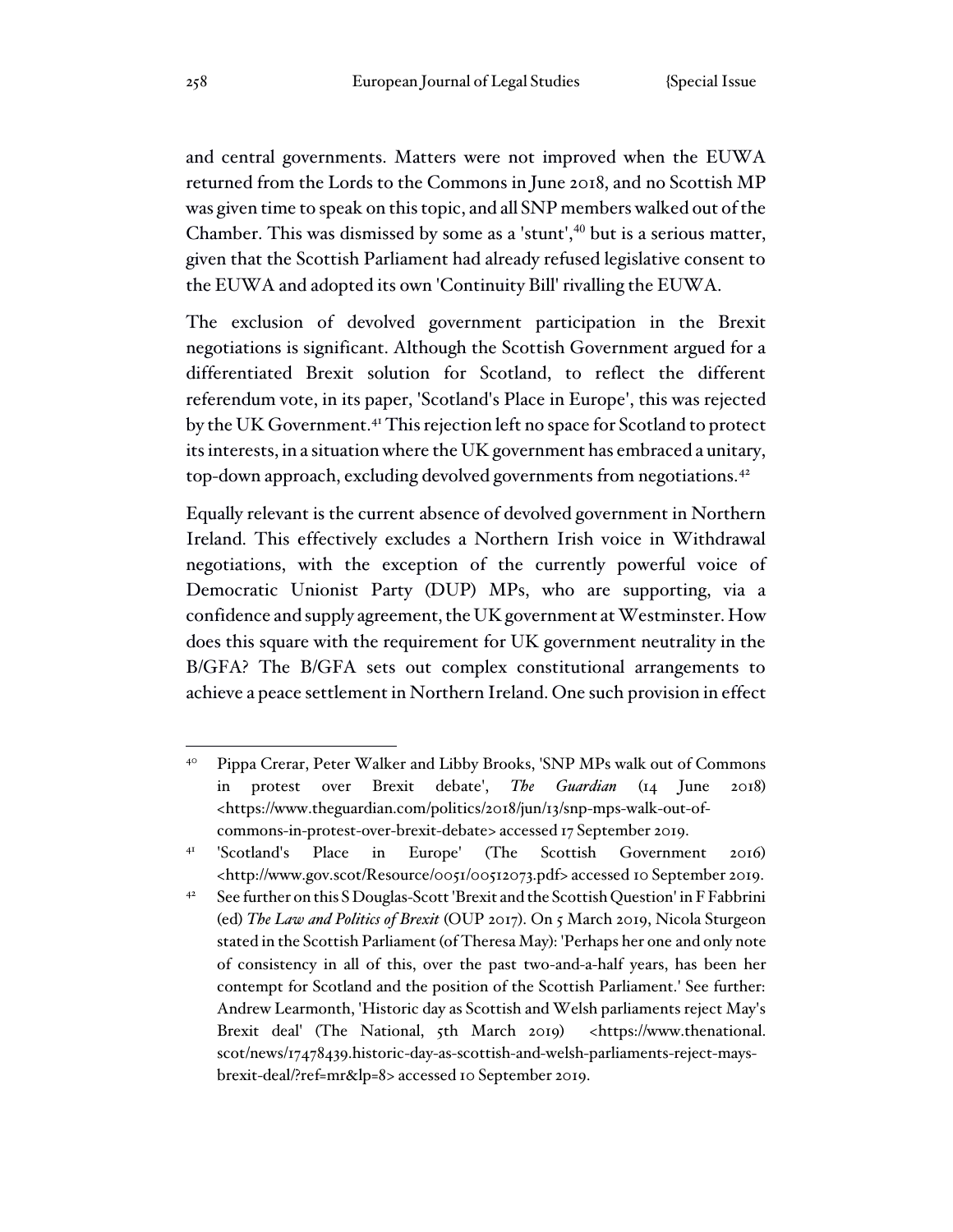sets out a legal means for Northern Ireland to secede<sup>43</sup> from the rest of the UK (the only UK nation to have this set out in law).<sup>44</sup> This ensures Northern Ireland's consent to remaining in the UK. Opponents of the 'backstop' express the view that it threatens the 'constitutional integrity' of the UK.<sup>45</sup> However, leaving open the possibility of 'No Deal' and a return to a physical border across Ireland, this may lead to the re-emergence of a mainstream Irish unity debate in Northern Ireland<sup>46</sup> and a majority vote in Northern Ireland for unity with Ireland. The government's handling of Brexit is a departure from the careful constitutional approach of the B/GFA and could constitute a greater threat to the constitutional integrity of the UK.

Finally, it must be noted that England was omitted from the devolution legislation, and unlike the other three nations, lacks its own dedicated Parliament. Although EVEL ('English votes for English laws') provides some mitigation – albeit mitigation of extreme complexity – there is no obvious solution to the asymmetric patterns of devolution in the UK, an element which has caused ill-feeling and may have contributed to the rise of English nationalism. Notably, both EVEL and the EU in-out referendum were Conservative election manifesto pledges in 2015 – both unsatisfactory

<sup>43</sup> Under Constitutional Issues, s 1(ii) of the B/GFA states that 'it is for the people of the island of Ireland alone, by agreement between the two parts respectively and without external impediment, to exercise their right to self-determination on the basis of consent, freely and concurrently given, North and South, to bring about a united Ireland, if that is their wish, accepting that this right must be achieved and exercised with and subject to the agreement and consent of a majority of people of Northern Ireland'.

<sup>44</sup> Unlike Scotland, which in the context of the 2014 independence referendum, was specifically authorized by UK ministers under a 's.30 order' (of the Scotland Act 1998) to conduct the referendum.

<sup>45</sup> See e.g. 'Brexit deal will not jeopardise UK integrity, vows Raab', *BBC News* (2 November 2018) <https://www.bbc.com/news/uk-northern-ireland-46065909> accessed 17 September 2019.

<sup>46</sup> See further for research indicating this: A Kramer, *Brexit, Northern Ireland, and Devolution* (Centre on Constitutional Change, 1 October 2018) <https://www.centreonconstitutionalchange.ac.uk/opinions/brexit-northernireland-and-devolution> accessed 10 September 2019.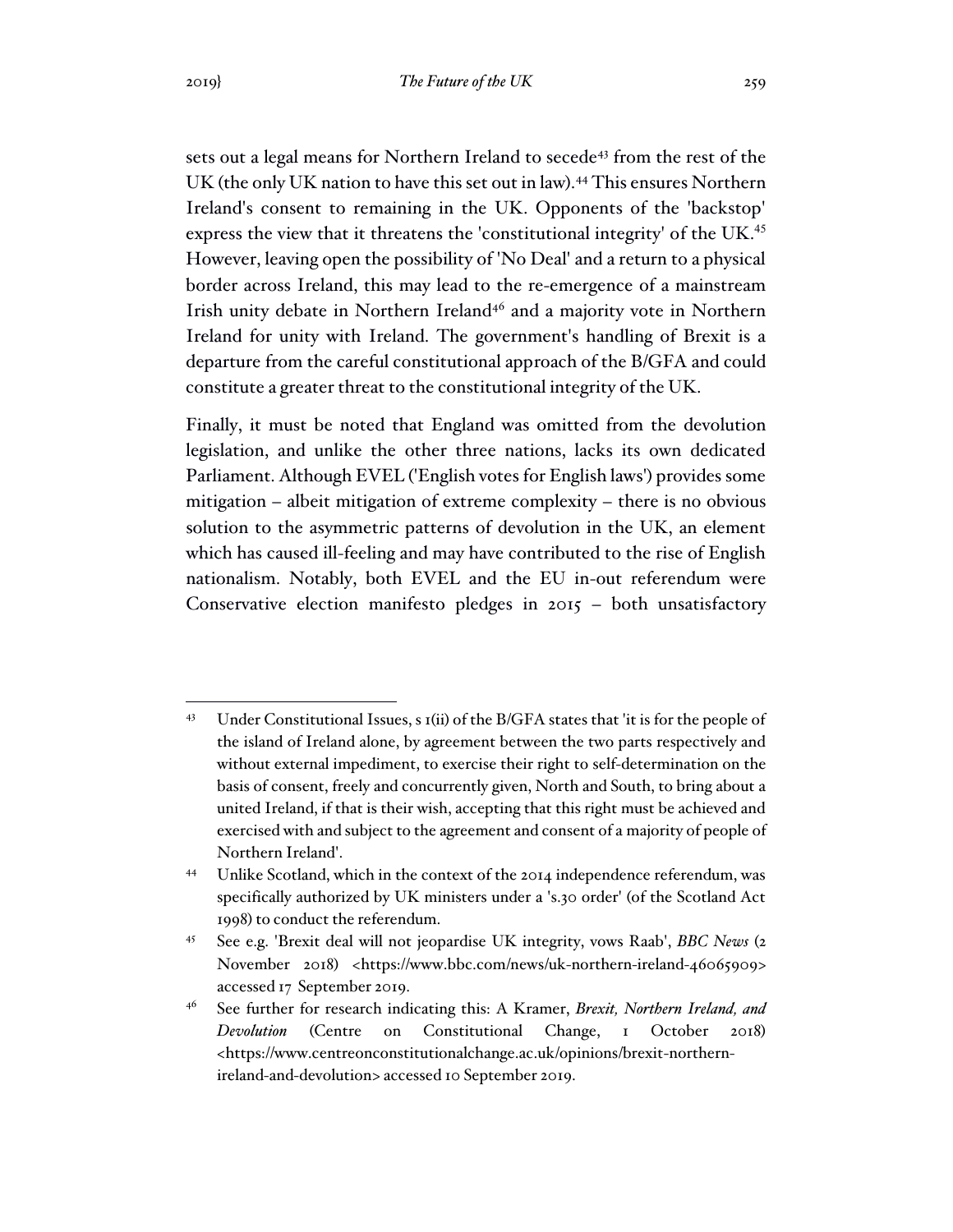remedies for rising English nationalism, as they have divided the UK, and failed to stem the rise of English nationalism.<sup>47</sup>

Therefore, Brexit places the UK's fragile territorial constitution in sharp relief. Brexit was supposed to be about 'taking back control' and regaining sovereignty. Yet Brexit imperils the very national sovereignty and selfdetermination that its advocates believe it will bring. It risks shattering the delicate balance and stability of the UK by threatening the peace settlement in Northern Ireland and raising the possibility of another independence referendum in Scotland. Indeed, on 28 May 2019, the Scottish Government introduced a Referendums (Scotland) Bill<sup>48</sup> to set the rules for any referendum within the competence of the Scottish Parliament. Unlike the 2014 independence referendum, this Bill has been designed to avoid the need for UK approval by means of a 's.30 order' granting the Scottish Parliament the competence to hold an independence referendum.

The process has also clearly illustrated the lack of possibilities for UK substate entities to input or influence vital decisions made on Brexit, as well as how the UK government has insisted on centralizing and proclaiming its domination of the whole withdrawal process. We might conclude here that, within the existing Westminster parliamentary framework, the (minority) UK government has been able to appropriate a great deal of executive power to control the Brexit process for its own purposes. Yet Brexit has consequences of huge constitutional importance, not least for the devolution system, and the capacity to destabilise the UK's own constitutional foundations.

### V. BRITAIN'S AMBIVALENT TERRITORIAL CONSTITUTION

Is it possible to preserve the UK in the face of Brexit? It seems unlikely that structures provided by the 1688 constitutional settlement, which gave rise to parliamentary supremacy, can resolve the revolution unleashed by Brexit, partly because the devolved nations have now experienced constitutional

<sup>47</sup> See further on this, 'Will England ever get its own Parliament?', *BBC News* (7 June 2018) <https://www.bbc.com/news/uk-politics-44208859> accessed 17 September 2019.

<sup>48</sup> The Bill may be found here: <https://www.parliament.scot/parliamentary business/Bills/111844.aspx> accessed 10 September 2019.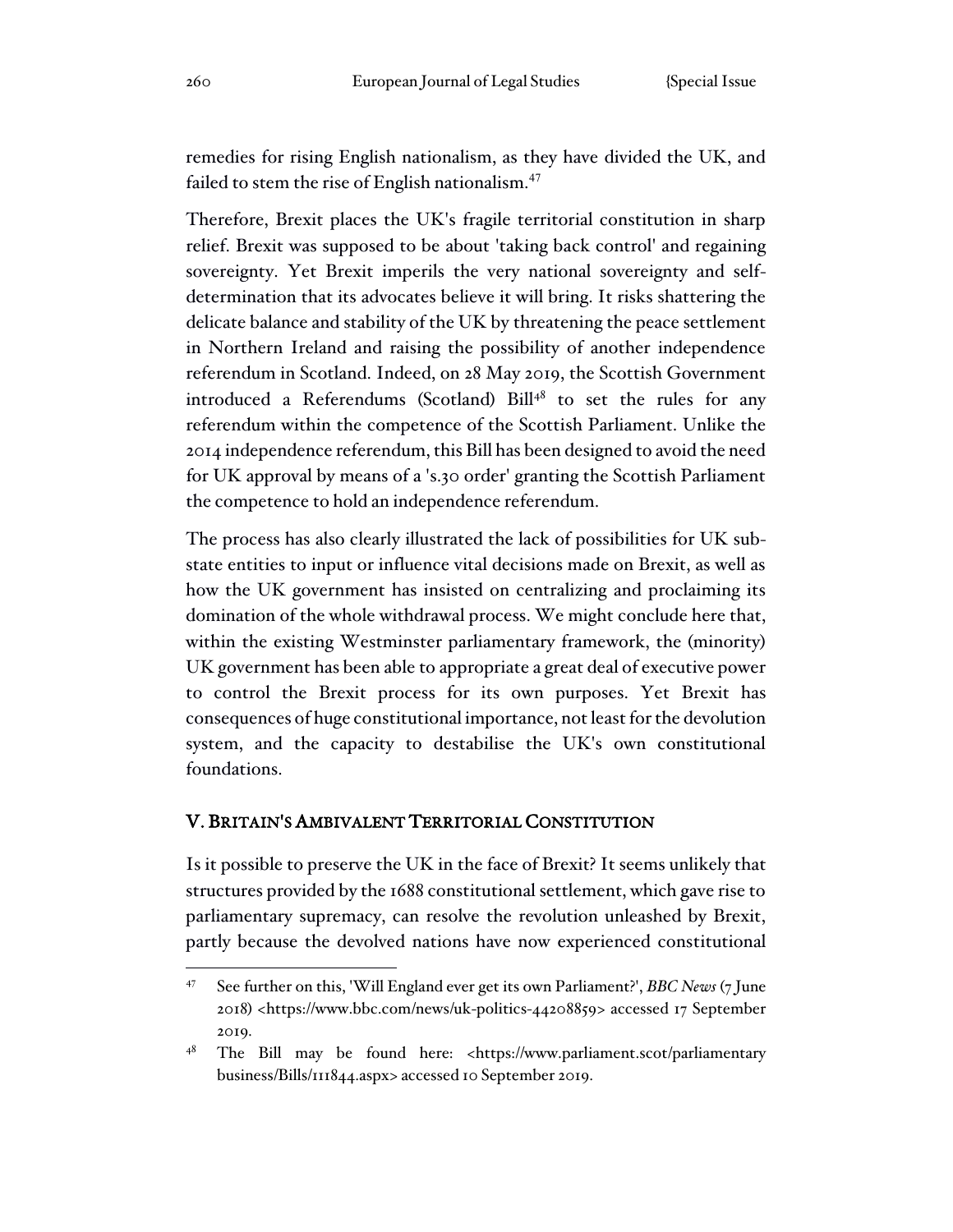transformation, and are more open to modified and circumscribed sovereignty than England. Part of the problem is the inconclusive nature of Britain's current constitutional arrangements. Britain is a devolved polity but what does this mean? And how does devolution compare to federalism, or to a 'unitary' or 'union' state? Pufendorf, in the  $17<sup>th</sup>$  century, described the Holy Roman Empire as an irregular body like some misshapen monster,<sup>49</sup> and the UK today might appear irregular and misshapen, if not monster-like.

#### *1. 'Unitary' state?*

For example, parliamentary supremacy notwithstanding, it would not be correct to describe Britain as a 'unitary' state. The term 'unitary state' suggests a constitutional order with a single, ultimate legal competence, subscribing to a fundamental 'rule of recognition,<sup>'50</sup> placing a central authority or Institution, for example the Queen in Parliament, in a position of indisputable authority. While the UK is often characterized as a 'unitary' state, such a classification fails to convey the diversity within it.<sup>51</sup>

Devolution is not symmetric. There exist different constitutional settlements in each of the devolved nations, as well as in England, which lacks devolution (other than at local government level). The Scottish and Welsh Parliaments and governments are stated in UK legislation to be permanent,<sup>52</sup> and Scotland is now one of the most devolved territories anywhere in Europe,<sup>53</sup> including, since the Scotland Act 2016, its shared taxation powers. (However, Section 28 Scotland Act 1998 explicitly sets out the ultimate sovereignty of the Westminster Parliament over Scotland, and Scotland and Northern Ireland were not able to protect overall votes for 'Remain' in the

<sup>49</sup> S Pufendorf, *Of the law of nature and nations*, in B Kennet (trans) (London 1717) vi-9, 152.

<sup>50</sup> See HLA Hart, *The Concept of Law* (Oxford Clarendon Press 1961).

<sup>51</sup> See further: R Schütze and S Tierney, *The United Kingdom and the Federal Idea* (Hart Publishing 2018).

<sup>52</sup> E.g. Scotland Act 2016.

<sup>53</sup> Partly as a result of attempts in the 2016 Scotland Act to follow up on the 'Vow' of Unionist parties in the run up to the 2014 independence referendum and proposals of the Smith Commission thereafter.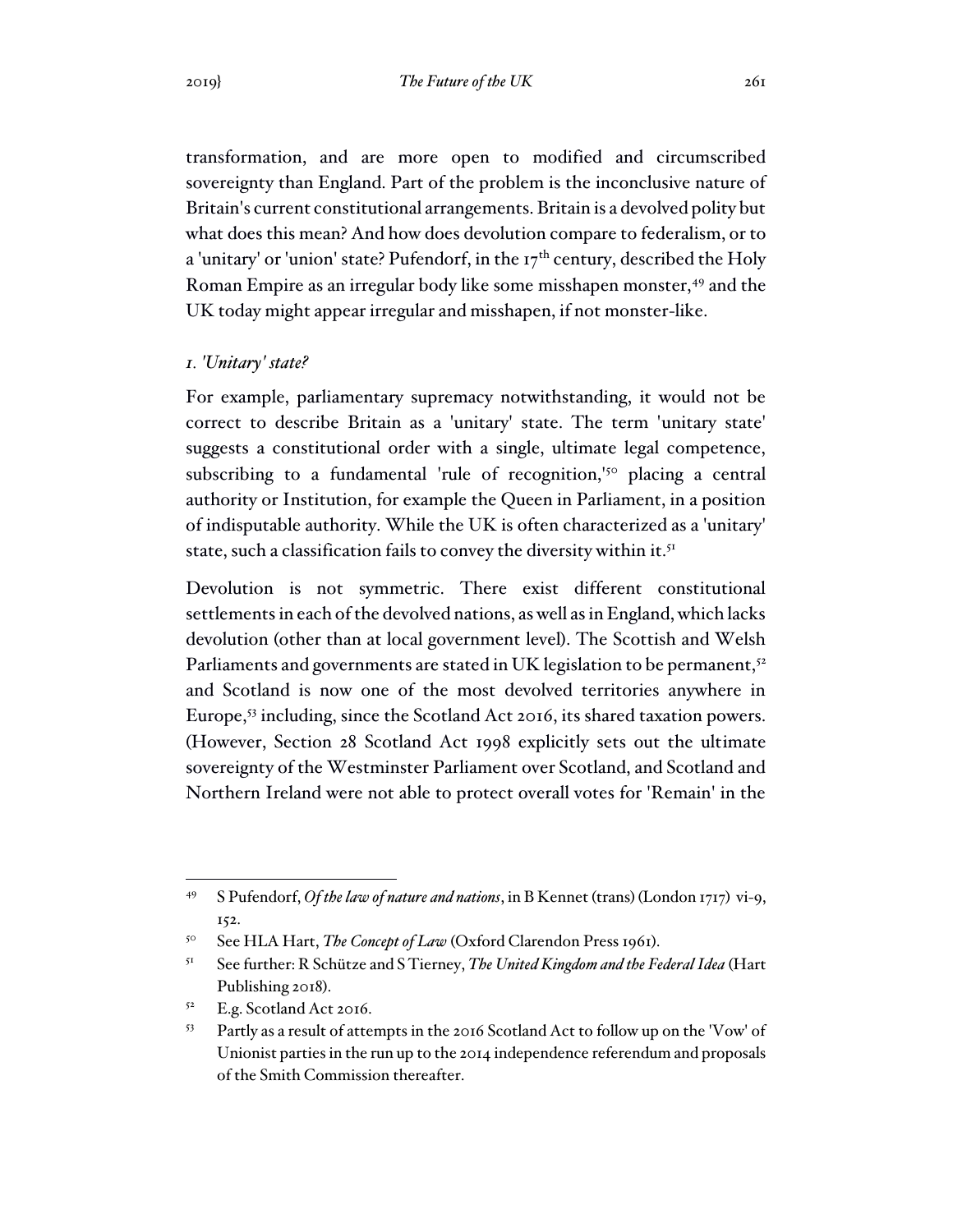EU Referendum).<sup>54</sup> The B/GFA set up a power sharing assembly in Northern Ireland, but also a North-South council (Eire-Northern Ireland) and East-West (Northern Ireland-Westminster) institutions. There also exists some entrenchment in the Northern Ireland Act 1998 due to its provisions on a referendum on continued UK membership. There never has been a UK-wide system for allocating resources according to need. Instead, each of the devolved nations has its own funding settlement negotiated bilaterally with the centre.

In these ways, the ultimate control of the centre seems to be undermined and there exist competing constitutional narratives in the periphery of the UK to the concept of a unitary UK state. Yet the working of these arrangements has been challenged by Brexit.

#### *2. 'Union' state?*

It has been suggested that Britain should be classified as a 'union' rather than a unitary state. The concept of union is much used by scholars in political and constitutional studies to denote the consolidation of distinct, extant units into one, single entity, and Rokkan and Urwin<sup>55</sup> have used the term to describe a polity distinct both from the unitary and the federal state.

Vernon Bogdanor characterized devolution as 'the start of a new song […] in which the United Kingdom is becoming a union of nations, each with its own identity and institutions.'<sup>56</sup> The Union of Scotland and England was the founding act of the UK in 1707. Before then, there was no British state. This

idUKKBN0II1EV20141029> accessed 17 September 2019.

<sup>54</sup> In 2014 David Cameron, then Prime Minister, stated in response to an SNP proposal that the UK should only leave the EU if a majority in each of the UK's four constituent parts had voted to do so: 'We are one United Kingdom. There will be one in/out referendum (for the EU) and that will be decided on a majority of those who vote.' See 'Cameron rejects giving Scotland veto in EU referendum' *Reuters*, (29 October 2014) <https://uk.reuters.com/article/uk-britain-eu-scotland/ cameron-rejects-giving-scotland-veto-in-eu-referendum-

<sup>55</sup> S Rokkan and D Urwin, *Economy, Territory, Identity: Politics of West European Territories* (Sage Publications 1983).

<sup>56</sup> V Bogdanor, *Devolution in the UK* (OUP 1998) 287.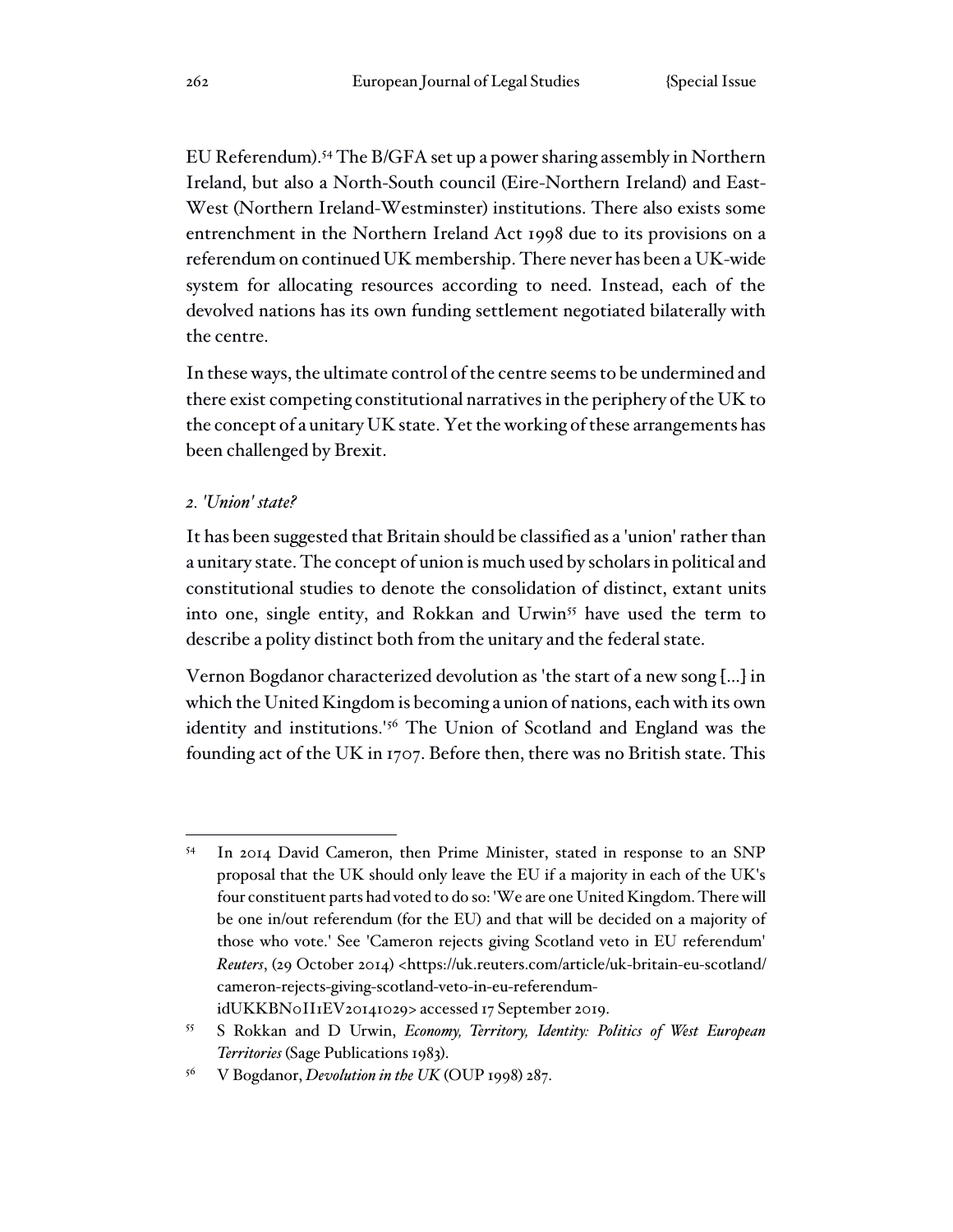was labelled an 'incorporating'<sup>57</sup> union, yet Scotland always maintained a distinctive profile secured in the Treaty and Articles of Union. Scotland's Parliament was dissolved, but Scotland maintained its judiciary and legal system, most of its local government, its universities and Presbyterian church  $-$  so in many ways, this was a partial union.<sup>58</sup> In 1801, the Union of Great Britain and Ireland abolished the Dublin Parliament and provided for direct rule from Westminster. But it also set out protections for Ireland, although more limited than those for Scotland.<sup>59</sup> This illustrates that, even prior to devolution, the UK was asymmetric. However, what is perhaps curious, is that these Acts of Union, these 'constituting treaties', came to be seen as ordinary legislation under the prevalent paradigm of a Diceyan parliamentary sovereignty.<sup>60</sup> So guarantees given to the Scots in the Act of Union appeared worthless. However, as Lord Cooper stated in the Scottish Court of Session: 'The principle of the unlimited sovereignty of parliament is a distinctively English principle which has no counterpart in Scottish constitutional law'.<sup>61</sup>

Nevertheless, by the later  $I_9$ <sup>th</sup> century, pressure for increasing differentiation was mounting. In Ireland, 'home rule,' was demanded, namely, repatriation of most competences and an Irish Parliament overseeing all domestic matters. Westminster passed the 1914 Government of Ireland Act, but this was not implemented due to the First World War, and in 1916 the Easter Rising took place, followed by the Irish war of independence. In 1922 Ireland acquired Dominion status – a constitutional compromise between British authorities and Irish nationalist rebels, who demanded a complete break from the UK. In 1937, the 1922 Dominion Constitution was replaced by Ireland's existing Constitution. Prior to then, however, Ireland was

<sup>57</sup> Interestingly, the initial requirement of the Scottish commissioners was for the formation of a 'federal union', by which they meant a loose association retaining separate parliaments. See e.g. W Ferguson, 'The Making of the Treaty of Union of 1707' (1964) 43 The Scottish Historical Review 89, 103.

<sup>&</sup>lt;sup>58</sup> See eg J D Ford, 'The Legal Provisions in the Acts of Union' (2007) 66 Cambridge Law Journal 106.

<sup>59</sup> See further on this, A Jackson, *The two Unions: Ireland, Scotland, and the survival of the United Kingdom, 1707-2007* (OUP 2012).

<sup>&</sup>lt;sup>60</sup> Dicey stated that no 'limitations imposed by law on the absolute authority of Parliament has any real existence.' A V Dicey, *Introduction to the Study of the Law of the Constitution*, (Macmillan 1950 ed) 68-70.

<sup>61</sup> *MacCormick v Lord Advocate* 1953 SC 396, 1953 SLT 255.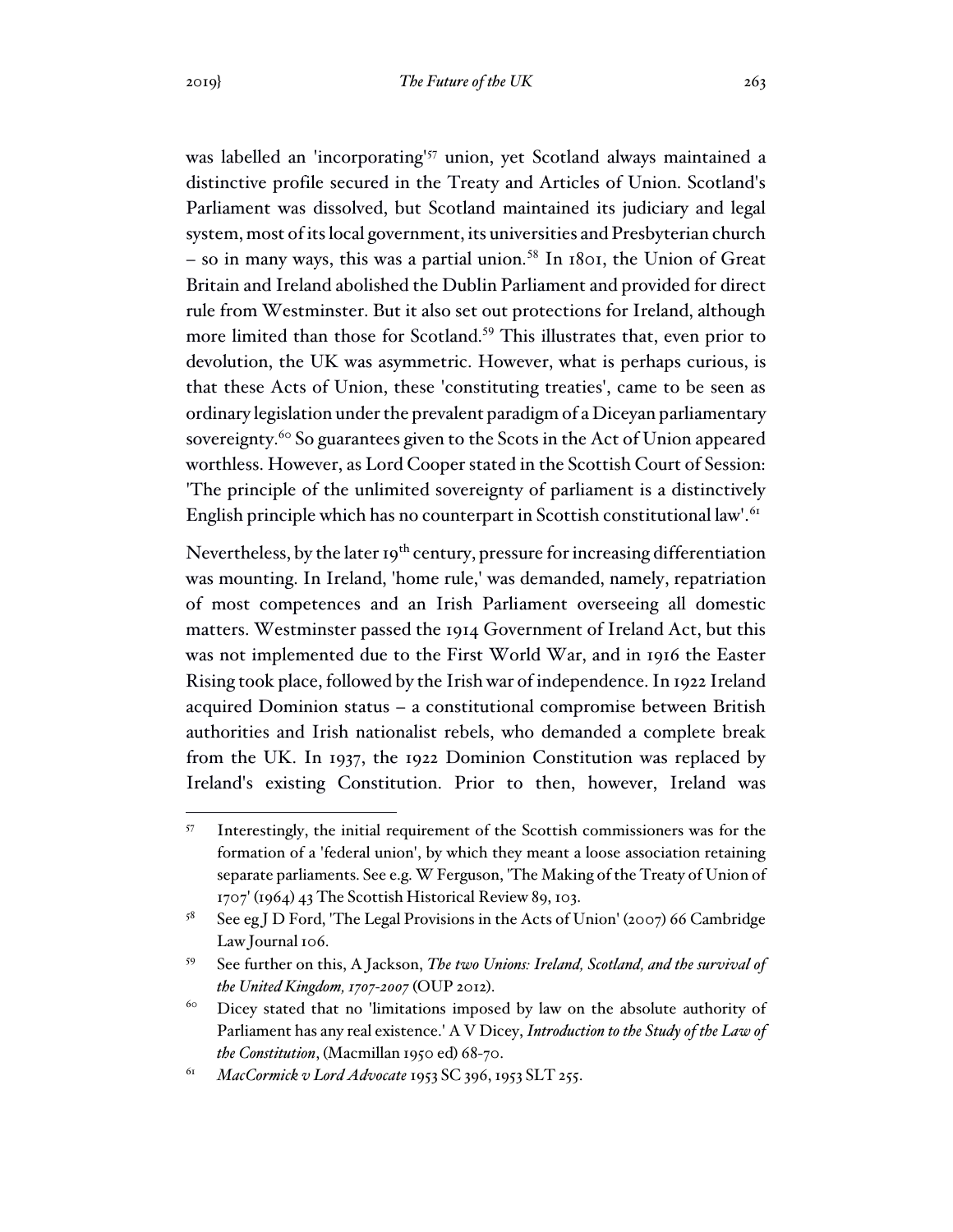partitioned so Northern Ireland remained part of the UK.<sup>62</sup> The current constitutional settlement in Northern Ireland, set up as part of the peace process, suggests that pragmatic, variegated constitutional solutions are needed, rather than absolutist and uncompromising Acts of Union. <sup>63</sup>

Returning to Scotland, from the 1990s, a different type of Scottish nationalism surfaced, along with devolution, which enabled more progressive constitutional forms, for example different voting systems for the Scottish Parliament making it more representative of the electorate. However, it also posed a challenge to unitary parliamentary sovereignty. The Scottish Parliament and Government have been portrayed as representing the 'sovereign' right of the Scottish people.<sup>64</sup> The discord between these two approaches is visible with Brexit, where Scotland voted to remain in the EU – a discord which may well lead to a second Scottish independence referendum. In March 2017, Nicola Sturgeon requested the UK Government to adopt a section 30 order for a second Scottish Independence Referendum before the spring of 2019. This request was rejected by Theresa May, but the issue has not gone away, and in May 2019, the Scottish Government introduced a Referendums (Scotland) Bill, enabling the Scottish Government to launch an independence referendum, without the need for UK government approval by means of a 's30 order' under s30 Scotland Act 1998.<sup>65</sup> The suggestion is that such a referendum might be held later in 2020.

Surprisingly, regardless of the challenge of the Scottish independence referendum in 2014, there has been little debate about what the 'Union' or 'UK' is or should be, despite further devolution legislation (Scotland Act 2016 and Wales Act 2017) having since been adopted. The historical nature and

 $62$  See further on partition TE Hachey, 'One people or two? The origins of partition and the prospects for unification in Ireland', (1973) Journal of International Affairs 232.

 $63$  See further J Tonge, 'The impact of withdrawal from the European Union upon Northern Ireland' (2016) Political Quarterly 1.

<sup>&</sup>lt;sup>64</sup> See further, on popular sovereignty in Scotland, N MacCormick, 'Sovereignty: Myth and Reality' (1995) Scottish Affairs 1.

<sup>65</sup> See eg Jess Sargeant, 'A second referendum on Scottish independence' (Institute for Government, 30 May 2019) <https://www.instituteforgovernment.org.uk/ explainers/second-referendum-scottish-independence> accessed 13 September 2019.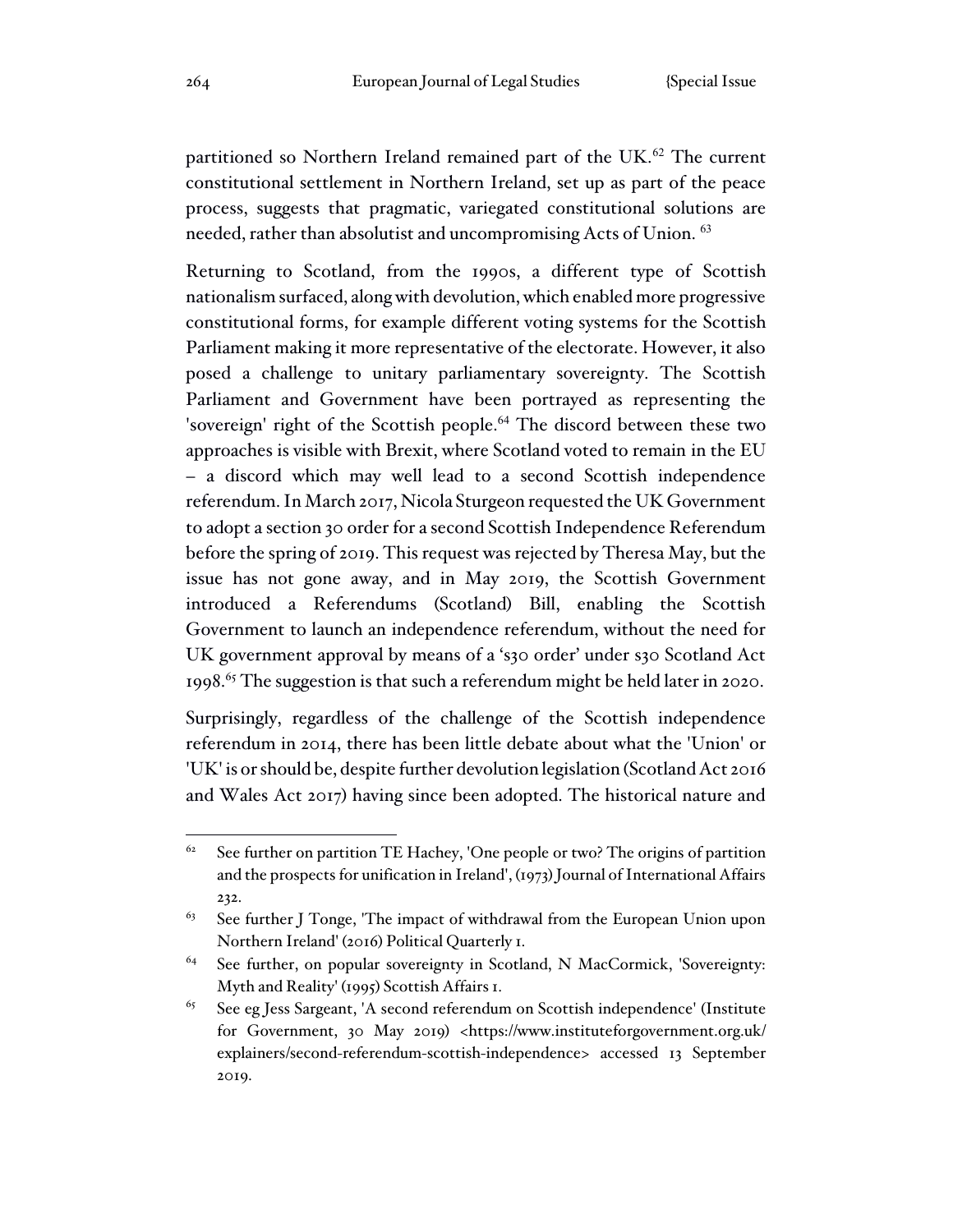meaning of the union, and of Britain, has been largely ignored, and there exists no written Constitution nor legal tradition to explain the constitutional identity of the United Kingdom.

The historian, Linda Colley<sup>66</sup> uses the term 'composite state' as a concept essential to understanding the UK Union.<sup>67</sup> A key feature is that of consent, whereby the several peoples of a composite state may renegotiate their relationships with each other. Colley's point is that the existence of a composite state depends upon competent management, as well as a vision to hold it together. At present, the UK appears to have neither. Without shared conceptions of a British nation, or shared constitutional doctrines, the rationale for keeping the Union is largely negative, its continued existence dependent on primarily pragmatic reasons, such as economic and social benefits. Yet Brexit threatens these very benefits.

In her Mansion House speech in March 2017, Theresa May stated that she 'would not allow anything that would damage the integrity of our precious Union.'<sup>68</sup> Yet there is no longstanding, unchanging identity to this union. From 1707, it has been characterized by a dynamic, fluctuating character, which has enabled it to accommodate serious challenges such as the loss of Ireland and end of the Empire. At the same time, there has also always been a risk that the Union may disintegrate in the future. As a result of devolution, the UK has been 'hollowed out', yet, as Tierney writes, 'this has been without any sense of coherent planning,'<sup>69</sup> and the purpose of devolution has never clearly been articulated.

<sup>66</sup> L Colley, *Acts of Union and Disunion* (Profile Books 2014).

 $67$  Historians such as David Armitage explain how composite statehood was a feature of early modernity, D Armitage, *Ideological Origins of the British Empire*(CUP 2000); see also L Benton, *A Search for Sovereignty; Law and Geography in European Empires 1400-1900* (CUP 2010).

<sup>68</sup> T May, 'Speech on our future economic partnership with the European Union', speech at Mansion House (Gov.uk, 2 March 2018) <www.gov.uk/government/ speeches/pm-speech-on-our-future-economic-partnership-with-the-europeanunion> accessed 17 September 2019.

<sup>69</sup> S Tierney, 'Drifting towards Federalism?' in Schutze and S Tierney (eds) *The United Kingdom and the federal idea* (Hart 2018) 102.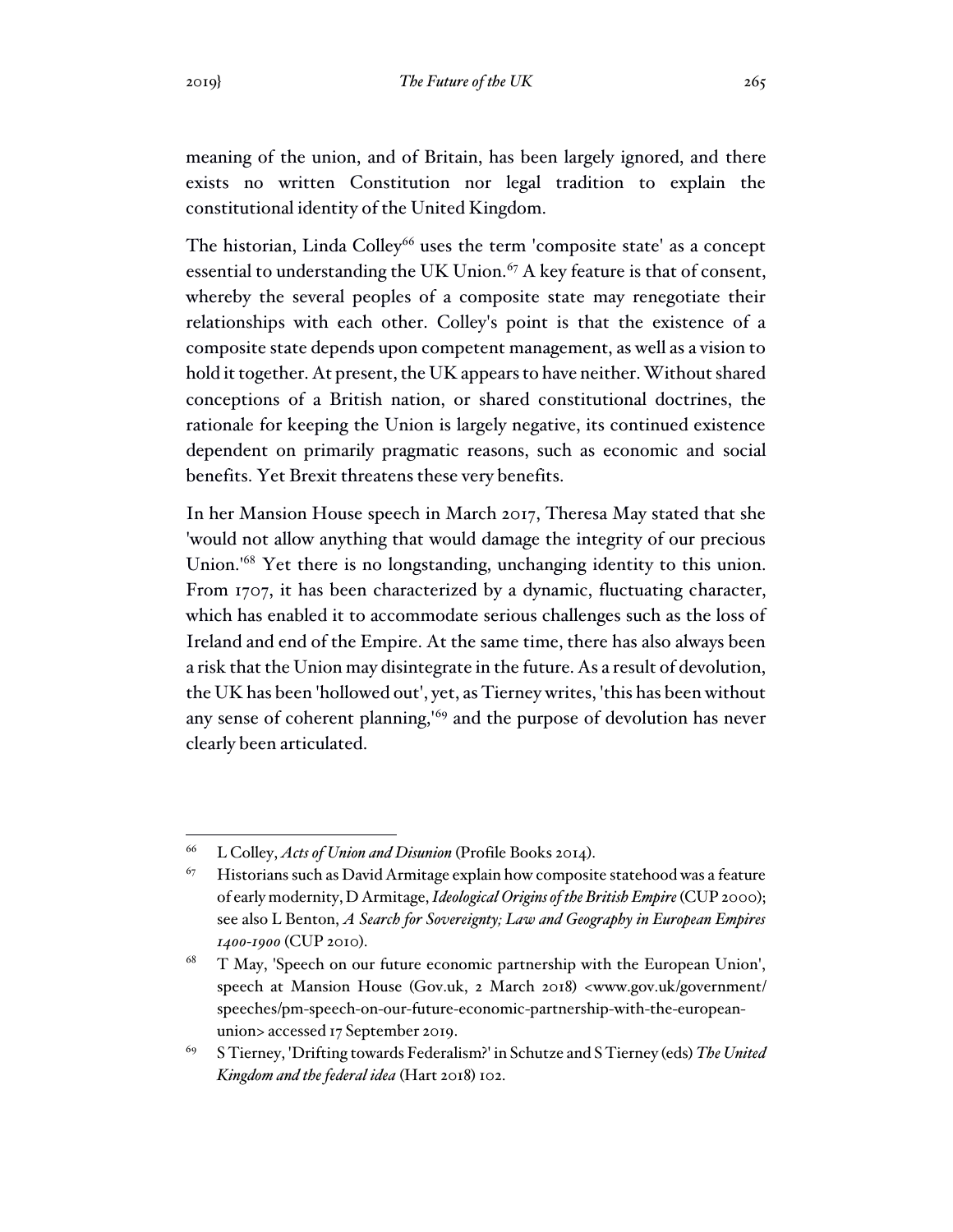### VI. A FEDERAL FUTURE?

Could a federal UK and/or a written constitution emerge out of the constitutional morass of Brexit? Some commentators have advocated federalism<sup>70</sup> as a solution for the UK. Part of the purpose of federalism is to foster diversity in union, which fits well with the UK's existing diverse form. The UK is already a devolved state, and the rise of 'post sovereignty' arguments, referenced earlier, raise issues about the relationship of Britain's component parts to the centre, each other, and to the EU, questions clearly part of the federalist mindset.

Undoubtedly, Britain has demonstrated some federalist tendencies. The 1707 Treaty of Union with Scotland demonstrated such tendencies, which resurfaced in the 1860s with the Irish movement for Home Rule, and a bit later with the Imperial Federation movement.<sup>71</sup> Winston Churchill even considered a federal union with France in 1940.<sup>72</sup> Bogdanor described the UK as 'quasi-federal.'<sup>73</sup> Since the 1990s these federal tendencies have gained momentum. The 1998 Human Rights Act could be compared with Bills of Rights operating in federal constitutions, and the UK Supreme Court, brought into existence in 2009, has increasingly taken on characteristics of a

<sup>70</sup> See further e.g. G Brown, 'Brexit is an opportunity to make a federal United Kingdom' *Financial Times* (March 28 2017) <https://www.ft.com/content/c4658ba8- 130a-11e7-b0c1-37e417ee6c76> accessed 13 September 2019; A Blick, 'Devolution, federalism and the UK Constitution: Lessons and implications of the Brexit process' *The Federal Trust* (June 2018) <https://fedtrust.co.uk/the-united-kingdoma-federal-perspective/the-changing-uk-constitution/devolution-federalism-andthe-uk-constitution/> accessed 13 September 2019; 'The United Kingdom: Federalism or Bust?' collected essays of the Federal Trust (June 2015) <https://fedtrust.co.uk/wp-content/uploads/2015/06/Federalism\_or\_Bust.pdf/> accessed 13 September 2019; S Douglas-Scott 'Britain and the European Union: Federalism and Differentiation' in Schutze and S Tierney (eds) *The United Kingdom and the federal idea* (Hart 2018).

<sup>71</sup> See e.g. W Roy Smith, 'British Imperial Federation' (1921) 36 Political Science Quarterly 274-297.

<sup>72</sup> See further, M Burgess, *The British Tradition of Federalism* (Leicester University Press 1995); John Kendle, *Federal Britain* (Routledge 1997).

<sup>73</sup> Bogdanor, *Devolution in the UK* (OUP 2001).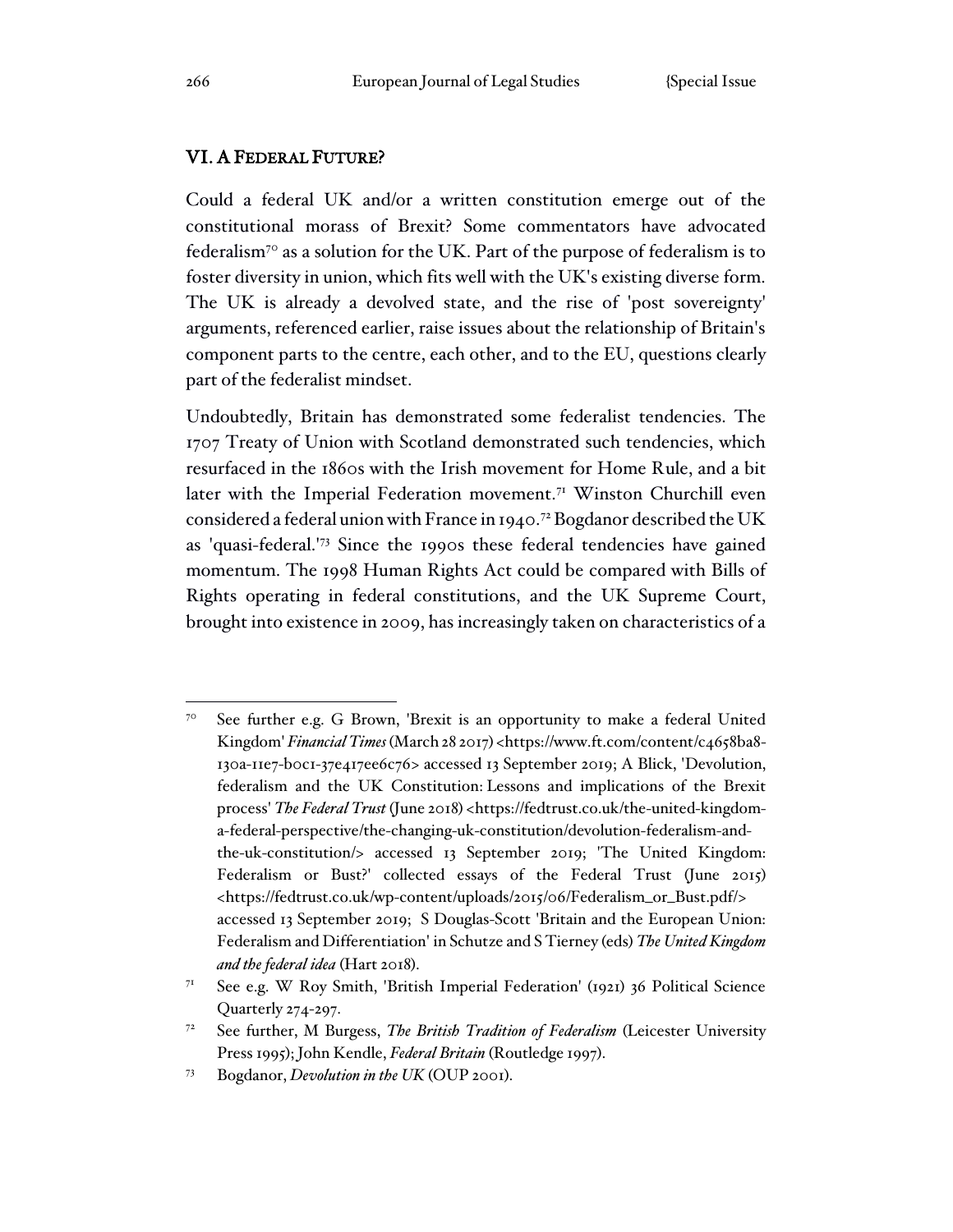Constitutional Court one might find in a federal jurisdiction,<sup>74</sup> with an increased caseload involving human rights or constitutional issues. As stated, the devolution statutes have the capacity to function as 'mini constitutions,' for example, setting out a division of competences between reserved and devolved matters.

However, the UK is not a federal state. Although there was a brief period of enthusiasm before the First World War for 'home rule all round',<sup>75</sup> nothing came of this and federalism has never operated within the UK. Somewhat ironically, Britain helped generate federations elsewhere – in Canada, Australia, South Africa and India – mostly devised to provide structures in which diverse ethnic groups and cultures could get along, side by side. Yet Britain's own current federal traits should not be overemphasised. Constitutional supremacy in the UK resides in Parliament, not in a codified constitutional text interpreted by courts. Also, the House of Lords, Britain's upper parliamentary chamber, does not function on a territorial basis, as a states' chamber, as it might do in a federal system. A major reason why the UK has not developed as a federal state lies in a fixation on parliamentary sovereignty, which has put a stop to exploration of other constitutional forms. Indeed, in some quarters there might seem to be an antipathy to federalism, characterized as 'Neurosis' by Marquand.<sup>76</sup>

However, the concept of federalism is itself open to contestation. As Halberstam suggested, federalism can be a charged and confusing word.<sup>77</sup> Some view it as enabling decentralization, whereas, for others, on the contrary, it indicates a strong central government. In his notable work, Wheare defined federalism as 'the method of dividing powers so that the general and regional governments are each, within a sphere, coordinate and independent.'<sup>78</sup> Yet this definition seems to ignore cooperative elements of federalism by which various levels of governance are not necessarily

<sup>74</sup> I.e. determining cases, often involving matters of competence, coming from only one of the UK's national jurisdictions.

<sup>75</sup> In 1886, the Liberal Unionist Joseph Chamberlain called for 'home rule all round'.

<sup>&</sup>lt;sup>76</sup> D Marquand, 'Federalism and the British: Anatomy of a Neurosis' (2006) 77 The Political Quarterly 150

<sup>77</sup> D Halberstam, 'Federalism: Theory, Policy, Law', in M Rosenfeld and A Sajó (eds) *The Oxford Handbook of Comparative Constitutional Law* (OUP 2012) 578.

<sup>78</sup> KC Wheare, *Federal Government* (OUP 1946) 11.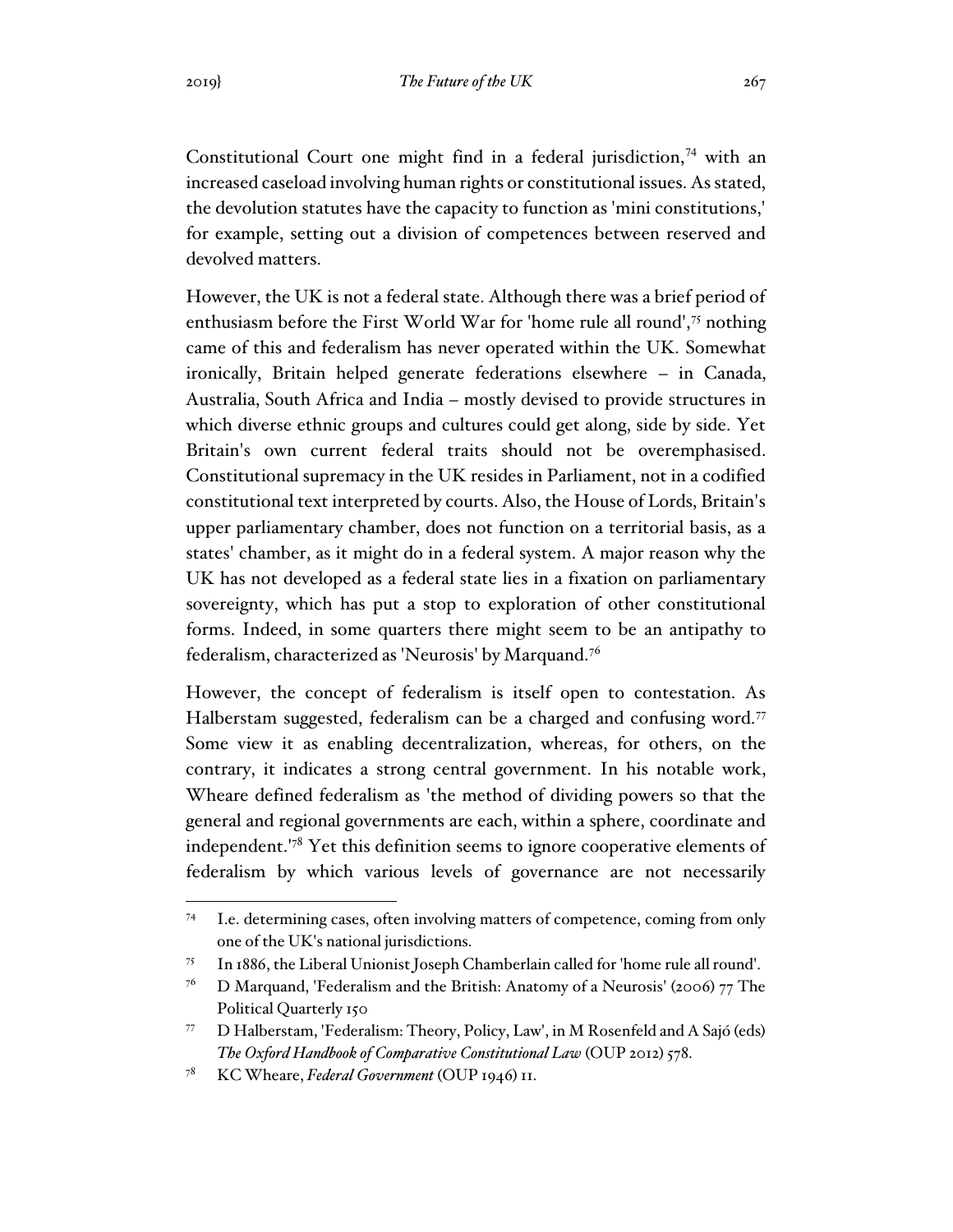autonomous but compete and intermingle.<sup>79</sup> Alternatively, Elazar's account of federalism as a combination of 'self-rule plus shared rule' extended federalism's scope so it is perhaps better seen as 'a family of ideas and practices that developed and diverged across history and in multiple contexts.'<sup>80</sup>

Trading arrangements post-Brexit raise federal questions. Federal and other non-unitary states have made provision to ensure policy harmonization. For example, the US federal Constitution contains the Commerce Clause, which states that the US Congress shall have power '[t]o regulate Commerce with foreign Nations, and among the several States, and with the Indian Tribes.'<sup>81</sup> However, post-Brexit, it is difficult to determine what the UK Government has in mind – whether it plans some new intra-governmental machinery, or legislation for UK-wide free movement principles which courts could enforce.<sup>82</sup>

A federal future for Britain might be a 'strategic compromise',  $83$  averting the approach of first-past-the-post politics. This 'winner-takes-all' approach had the result that, even with a close referendum result, and two nations voting to remain, the UK government focussed on those voting leave, affording little accommodation to those wishing to remain in the EU. But could proponents of federalism ever get beyond the brick wall of parliamentary sovereignty?

Federalism has some political support in the UK. In 2016, the Constitution Reform Group,<sup>84</sup> a group of those desiring to retain the UK Union, argued

<sup>79</sup> See e.g. Robert Schütze, *From Dual to Cooperative Federalism: The Changing Structure of European Law* (OUP 2009).

<sup>&</sup>lt;sup>80</sup> Per D Armitage, 'We have always been federal' in Schutze and Tierney in Schutze and S Tierney (eds) *The United Kingdom and the federal idea* (Hart 2018) 278.

 $81$  United States Constitution (Chapter I, Section 8, Clause 3).

<sup>82</sup> See further, C Barnard, 'Brexit and the EU Internal Market' in F Fabbrini (ed) *The Law and Politics of Brexit* (OUP 2017).

<sup>&</sup>lt;sup>83</sup> See further Seema Syeda, 'Brexit, federalism and Scottish independence' (UCL Constitutional Unit, February 23, 2017) <https://constitution-unit.com/2017/ 02/23/brexit-federalism-and-scottish-independence/> accessed 10 September 2019.

 $84$  Further information is available on the group's website at <http://www.constitutionreformgroup.co.uk>.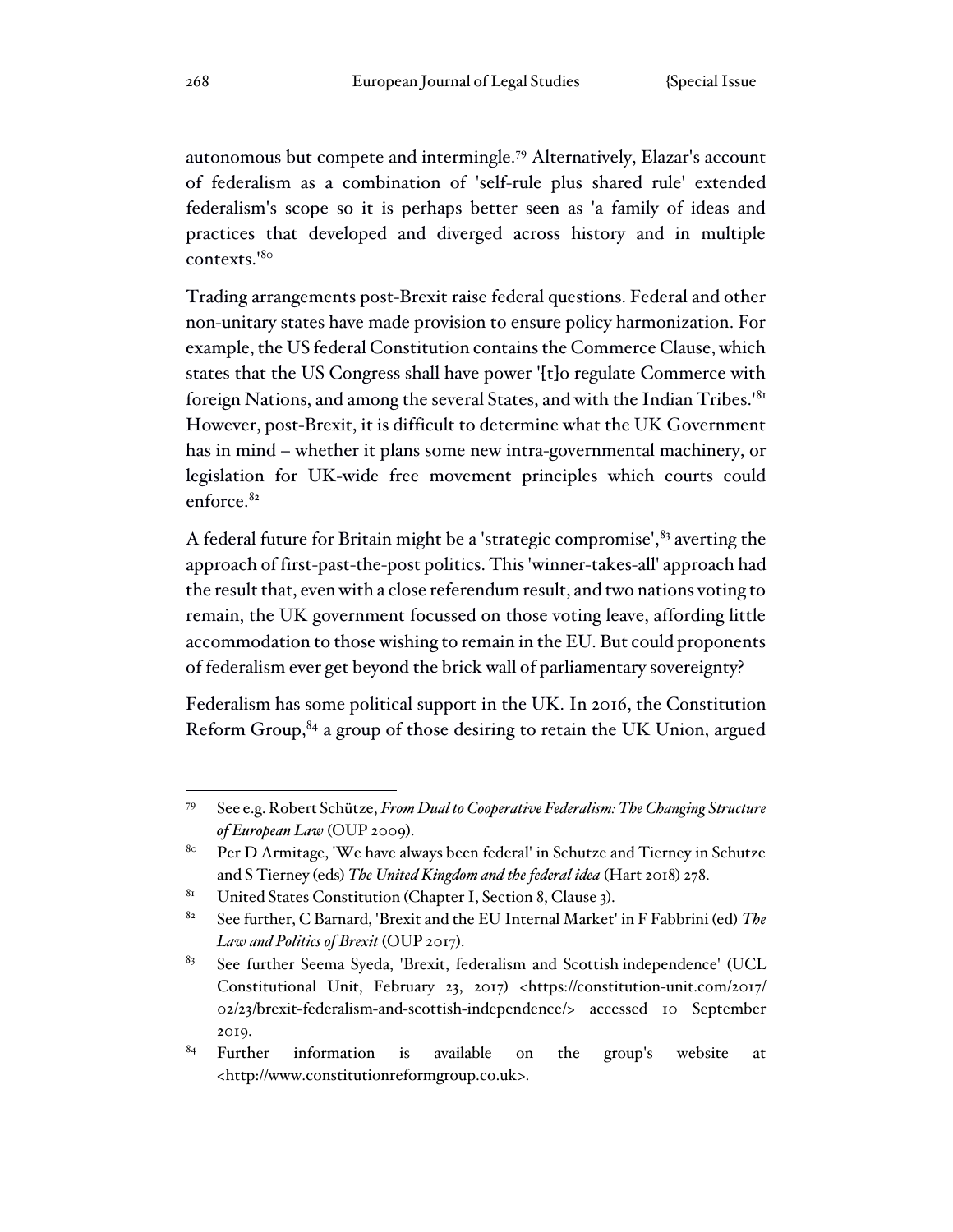for radical constitutional change. $85$  They argued that devolution should be 'turned upside down' to create a federal Britain, advocating replacing the existing union with fully devolved government in each part of the UK, each with complete sovereignty over its own affairs. The group proposed that shared UK functions would include the monarchy as head of state, foreign affairs, defence, national security, immigration, international treaties, human rights, the supreme court, a single currency, a central bank function, financial services regulation, income and corporation tax powers, and the civil service. Other functions would be controlled by the nations, similar to the 'devo-max' proposal often promoted in Scotland.<sup>86</sup> The Group's proposals were drafted into a (Private Member's) Act of Union Bill,<sup>87</sup> introduced in the House of Lords in October 2018 by Lord Lisvane and currently awaiting a second reading.<sup>88</sup>

The Constitution Reform Group is only one of several proposals<sup>89</sup> for a more federal UK. A further example is that of Welsh former First Minister Carwyn Jones, who proposed that a UK Council of Ministers would take over from

- <sup>88</sup> This Bill also contains provisions enabling it to be put to the electorate in a postlegislative referendum.
- <sup>89</sup> Kezia Dugdale, former Leader of the Scottish Labour Party, called for a federal solution in December 2016 ('Kezia Dugdale calls for 'new Act of Union', *BBC News* (7 December 2016) <https://www.bbc.com/news/uk-scotland-scotland-politics-38223719> accessed 17 September 2019). See also the 2006 Steel Commission, spearheaded by the Scottish Liberal Democrats, which advocated 'fiscal federalism' ('Steel Commission calls for major powers to go to Holyrood', The Scotsman (5 Macrh 2006) <https://www.scotsman.com/news/politics/steelcommission-calls-for-major-powers-to-go-to-holyrood-1-1409905> accessed 17 September 2019.

 $85$  Martin Kettle, 'Brexit vote paves way for federal union to save UK, says all-party group' *The Guardian* (10 July 2016) <https://www.theguardian.com/politics/ 2016/jul/10/brexit-vote-paves-way-for-federal-union-says-all-party-group/> accessed 10 September 2019.

<sup>86</sup> 'Devo-max' would give Holyrood the power over most reserved matters, except defence and foreign affairs. It was discussed but not offered on the ballot in the 2014 Scottish Independence Referendum.

 $87$  Available at <http://www.constitutionreformgroup.co.uk/wp-content/uploads/ 2018/10/CRG-Act-of-Union-Bill.pdf> accessed 9 September 2019; discussion paper and explanatory notes are available at <http://www.constitution reformgroup.co.uk/publications/> accessed 9 September 2019.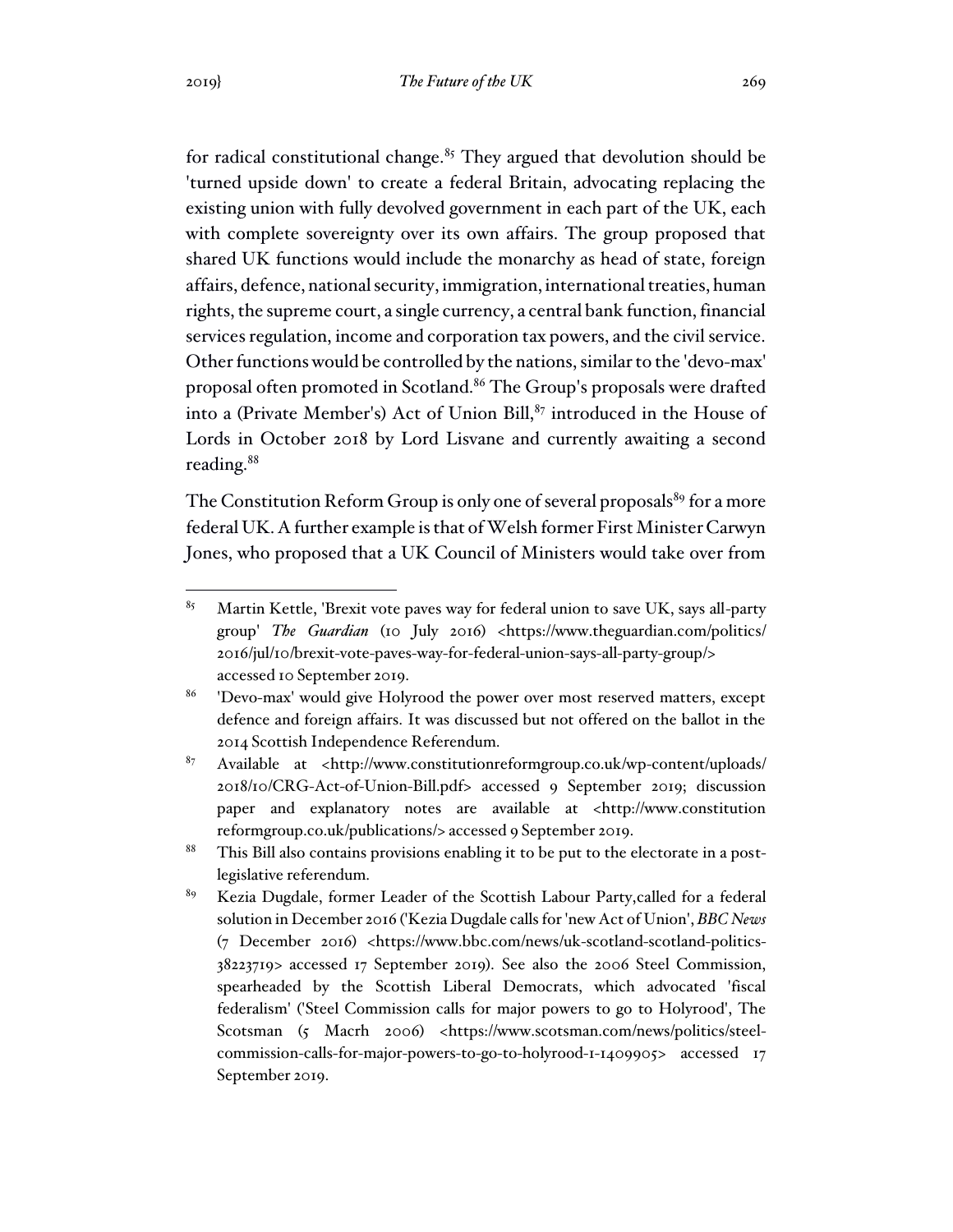the current JMC, which he dismissed as a 'talking shop'.<sup>90</sup> A federal constitution would allow Scotland, Wales, and Northern Ireland to considerably increase their powers. For instance, they could acquire the authority to issue work permits granting the right to work in devolved territories, but not elsewhere in the UK. Such a solution would mandate considerable new intergovernmental arrangements for the UK, possibly transforming the House of Lords into a territorial second Chamber, such as exist in federal states.

Admittedly, there would be problems with such a solution, not least the seemingly intractable problem of how to include England, which accounts for about 85 per cent of the UK population, and has no devolved government to date. There is also the challenge of gaining support for a written, federal constitution, which would probably need to be agreed by some form of Constitutional Convention, in other words a gathering of individuals to agree a formal text. At present both devolved and the UK governments seem uninterested, given that the UK government appears to ignore the devolved governments and, in Scotland, calls for independence are more often heard than for federalism. First Minister Nicola Sturgeon has claimed that a second independence referendum must be held by May 2021 if Brexit goes ahead, and a Referendums (Scotland) bill, has already been introduced. There are plans for a 'citizens assembly' in Scotland to discuss Brexit and independence.<sup>91</sup> Support for Irish reunification has grown since the 2016 Brexit referendum. Many Northern Ireland economists and business leaders worry that a 'No deal' Brexit would lead to a hard border with Ireland, which could cripple the economy, and threaten the peace under the B/GFA. Polls have shown support for a reunification approaching 50 per cent in Northern Ireland and Ireland, especially if Britain leaves without an agreement.<sup>92</sup>

<sup>90</sup> 'Brexit an opportunity to reinvent the UK - Carwyn Jones' *BBC News* (17 June 2017) <https://www.bbc.co.uk/news/uk-wales-politics-40274840/> accessed 9 September 2019.

<sup>91</sup> See 'Indyref2 'framework' bill published at Holyrood' *BBC News* (29 May 2019) <https://www.bbc.com/news/uk-scotland-scotland-politics-48435198> accessed 10 September 2019.

<sup>92</sup> See e.g. Nick Eardley, 'Brexit: "Very real" chance of Irish unity poll if no deal' *BBC News* (8 February 2019) <https://www.bbc.co.uk/news/uk-politics-47170711> accessed 13 September 2019.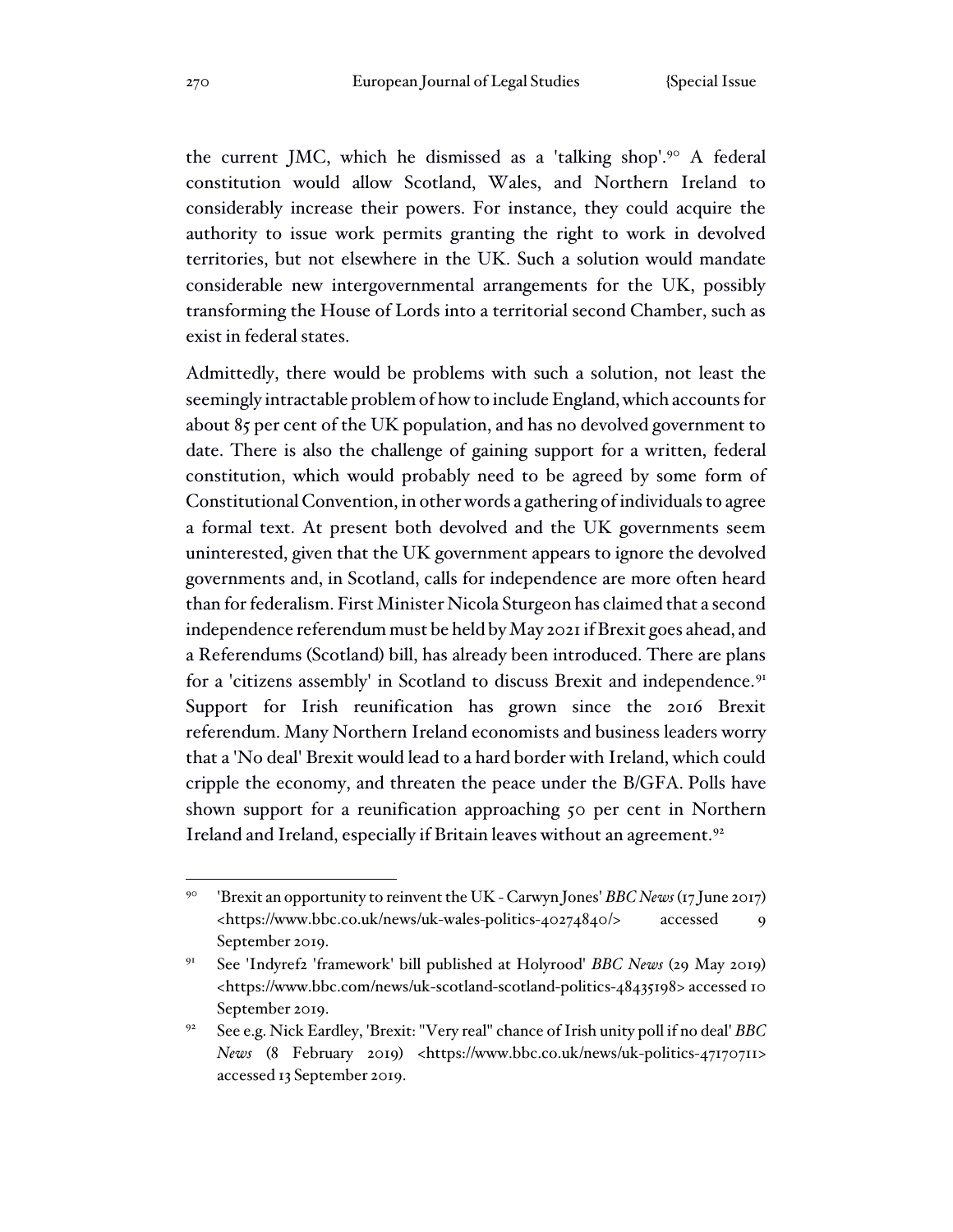Such attitudes, and distinct political identities, register against a comprehensive attempt to manage issues of disputed authority and the challenges of Brexit. On the other hand, federalism is a flexible concept, giving rise to many constitutional and institutional possibilities. And, in Madison's words, it provides for 'Ambition to counteract Ambition'<sup>93</sup> – a situation that seems to be lacking in the UK at present, where the executive supremacy of the UK government controls most constitutional affairs.

Brexit is not the first occasion on which Britain has encountered challenges to its very constitutional identity. Past 'acts of union and disunion' such as the loss of former US colonies and the British Empire, the admission of Scotland and Ireland into the UK Union, their departure or possible departure, and UK's membership in the EU since 1973, all provide precedents which help understand how a British constitutional identity has been shaped or dismantled. They show how it has determined and dealt with issues of union, sovereignty and devolution of power, and how such multiple and various relationships might play their part in the future of an EU without Britain as a member. The UK might have weathered these past incidents, but is it capable of managing Brexit?

#### VII. CONCLUSION

Brexit could precipitate the disintegration of the UK. The UK is not federal, but is profoundly diverse with some federal qualities, comprising four nations each possessing distinct historical, political, cultural and linguistic traditions. If the UK is to function effectively as a single state, then constitutional structures must acknowledge this variety. Yet, at present, the UK lacks a constitutional form acceptable to all parts of the Union. Instead, Brexit has been allowed to compress parliamentary sovereignty into an executive sovereignty that, by imposing a uniform approach, threatens the UK Union. Britain has a tradition of autonomous executive power deriving from a Hobbesian concept of absolute sovereignty. As Marquand argues, this is a 'highly eccentric' understanding: 'Sovereignty, in this understanding, is a kind of billiard ball – impermeable, indivisible and unshareable […] You are either in government or in opposition. You are either the majority or the

<sup>93</sup> James Madison, 'Federalist Papers, No 51' in Clinton Rossiter (ed) *The Federalist Papers* (Mentor 1961) 320.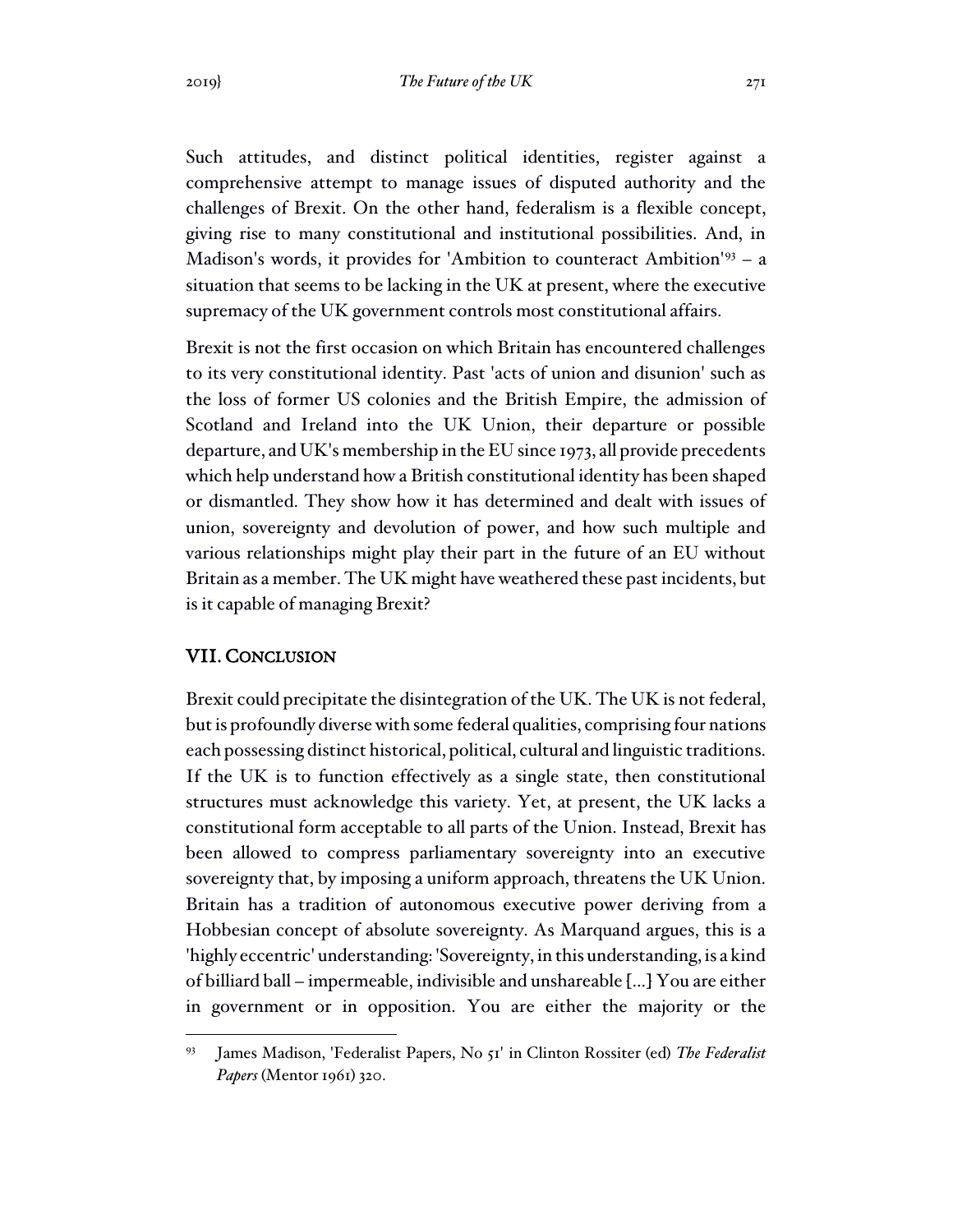minority.'<sup>94</sup> What Marquand terms a 'billiard ball' concept of sovereignty makes federalism impossible, because it sees sovereignty as indivisible, and thus impossible to share between different levels of British government.

Yet this sovereignty is a confused one<sup>95</sup> and also essentially English. Indeed, in his famous work, Dicey referred to the 'English' rather than 'British' Constitution.<sup>96</sup> And this notion of parliamentary sovereignty has been a visceral barrier to Britain's relationships with the EU. Why else the demand for 'Take Back Control'<sup>97</sup> in the referendum, and also the reference in the Government White Paper on the 'Great Repeal Bill' which stated that, '[a]t the heart of that historic decision was sovereignty. A strong, independent country needs control of its own laws. That, more than anything else, was what drove the referendum result: a desire to take back control.'<sup>98</sup> But now this affective, irrational belief in a central parliamentary sovereignty presents a barrier to a divided sovereignty in the UK and the possibility of a federal Britain.

Brexit has revealed many flaws in Britain's aged Constitution. Too many of its uncodified rules and conventions are unclear or ambiguous, including many of serious national importance. There is so much that is uncertain: what is the status of an 'advisory' referendum? What exactly are the powers of the executive? How can Scotland be one of the most devolved territories in the world, and yet play so small a part in Brexit negotiations and find that its 62 per cent vote in favour of Remain is seemingly irrelevant? What input can devolved governments have in Brexit policy? Can devolved governments continue to apply the EU Charter after Brexit? Surely the answers to such

<sup>94</sup> D Marquand, 'Federalism and the British: Anatomy of a Neurosis' (2006) 77 The Political Quarterly 150.

<sup>95</sup> On this, see S Douglas-Scott, 'Brexit and the Siren-like allure of sovereignty' in E Fahey and T Ahmed (eds) *On Brexit: Law, Justices and injustices* (Elgar 2019)

 $9^6$  Dicey (n 3).

<sup>&</sup>lt;sup>97</sup> This expression was used constantly by the Leave campaign in the run up to the 2016 referendum – for an elucidation of its significance, see eg T Haughton, 'It's the slogan, stupid: The Brexit Referendum', available at <https://www.birmingham.ac.uk/research/perspective/eu-ref-haughton.aspx> accessed 17 September 2019.

<sup>98</sup> *Legislating for the United Kingdom's withdrawal from the European Union,* Cm 9446 (March 2017) 7.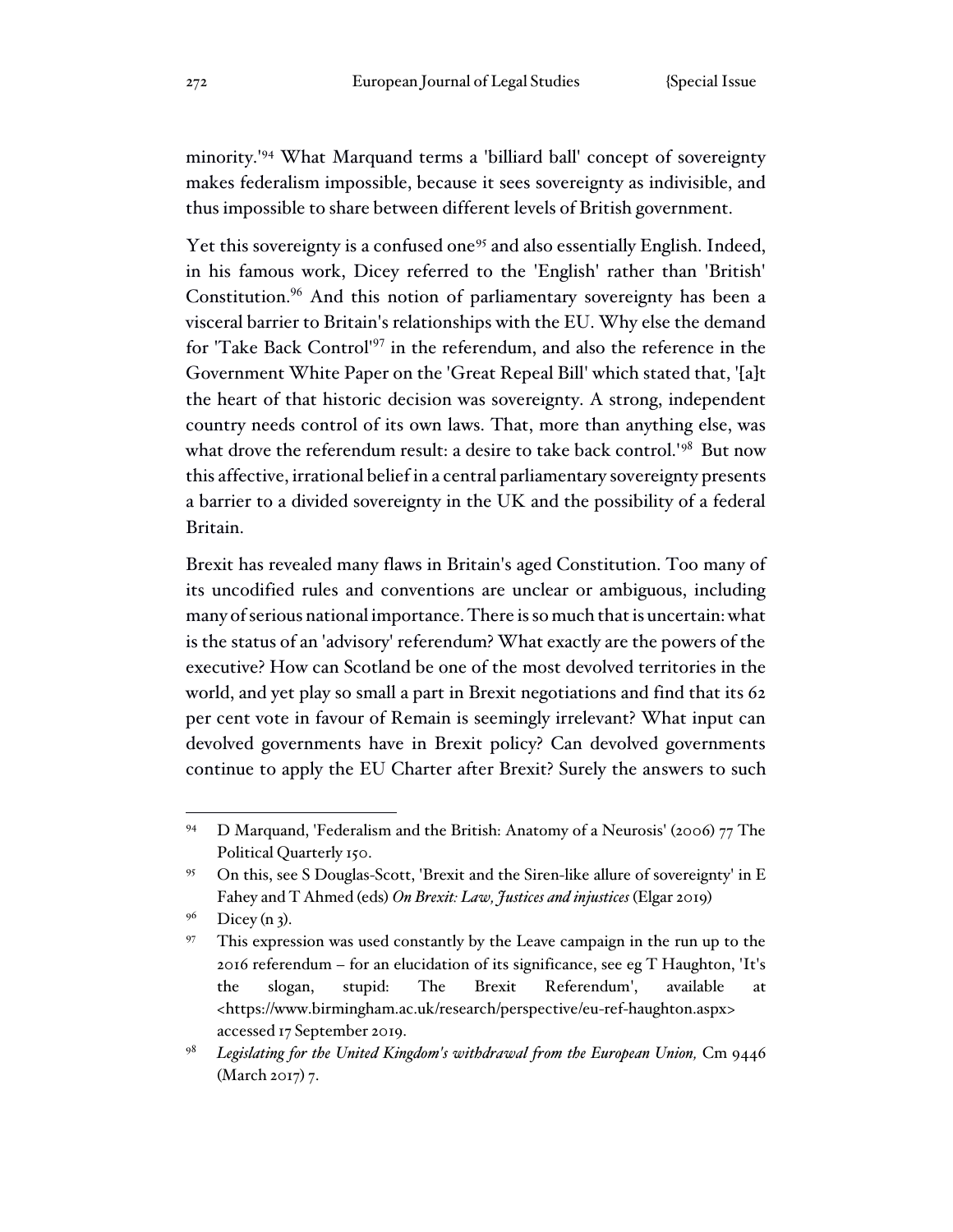questions should be easier to ascertain. What is the point of asserting a strong, unitary British Constitution, if that Constitution fails to deliver anything like stability when needed, as it has with Brexit?

But even if it is desirable to codify the constitution, how to bring that about? By some sort of Constitutional Convention? Or possibly a 'People's Assembly'? But it is possible that the Brexit crisis, far from constituting a 'constitutional moment', has deepened existing divisions in society. A lack of concern to resolve things in common, along with very distinct political identities, militate against the calm, mature reflection necessary to address issues of contested authority in a holistic manner. The present turbulent circumstances foster passion, not reason.

Brexit may have both centripetal or centrifugal effects<sup>99</sup> for the internal structure of the UK. It is possible these may be centripetal: there may be pressures towards recentralization as Westminster reasserts its sovereignty and the European legal framework is replaced by the British one. Brexit will return powers from the EU, but they will concentrate in Westminster, which could establish itself as the state core. Scottish, Irish and Welsh unionists might choose the UK union over the European union, regardless of whether they were Leave or Remain supporters.

On the other hand, there exist centrifugal forces. A potential exists for state disintegration if Scotland secedes or Ireland reunifies. A united Ireland would be a Member State of the EU; an independent Scotland would have a good prospect of joining. Such a scenario would keep both territories within the EU, but involve new borders with the remaining United Kingdom.

I conclude with an excerpt from Mohsin Hamid's *Exit West*, which seems to capture very well the current situation:

Reading the news at that time one was tempted to conclude that the nation was like a person with multiple personalities, some insisting on union and some on disintegration, and that this person with multiple personalities was furthermore a person whose skin appeared to be dissolving as they swam in a soup full of other people whose skins likewise seemed to be dissolving. Even

<sup>99</sup> See on 'centripetal' and 'centrifugal', J Bryce, 'The Action of Centripetal and Centrifugal Forces on Political Constitutions' in J Bryce, *Studies in History and Jurisprudence, vol 1* (Oxford Clarendon Press 1901).